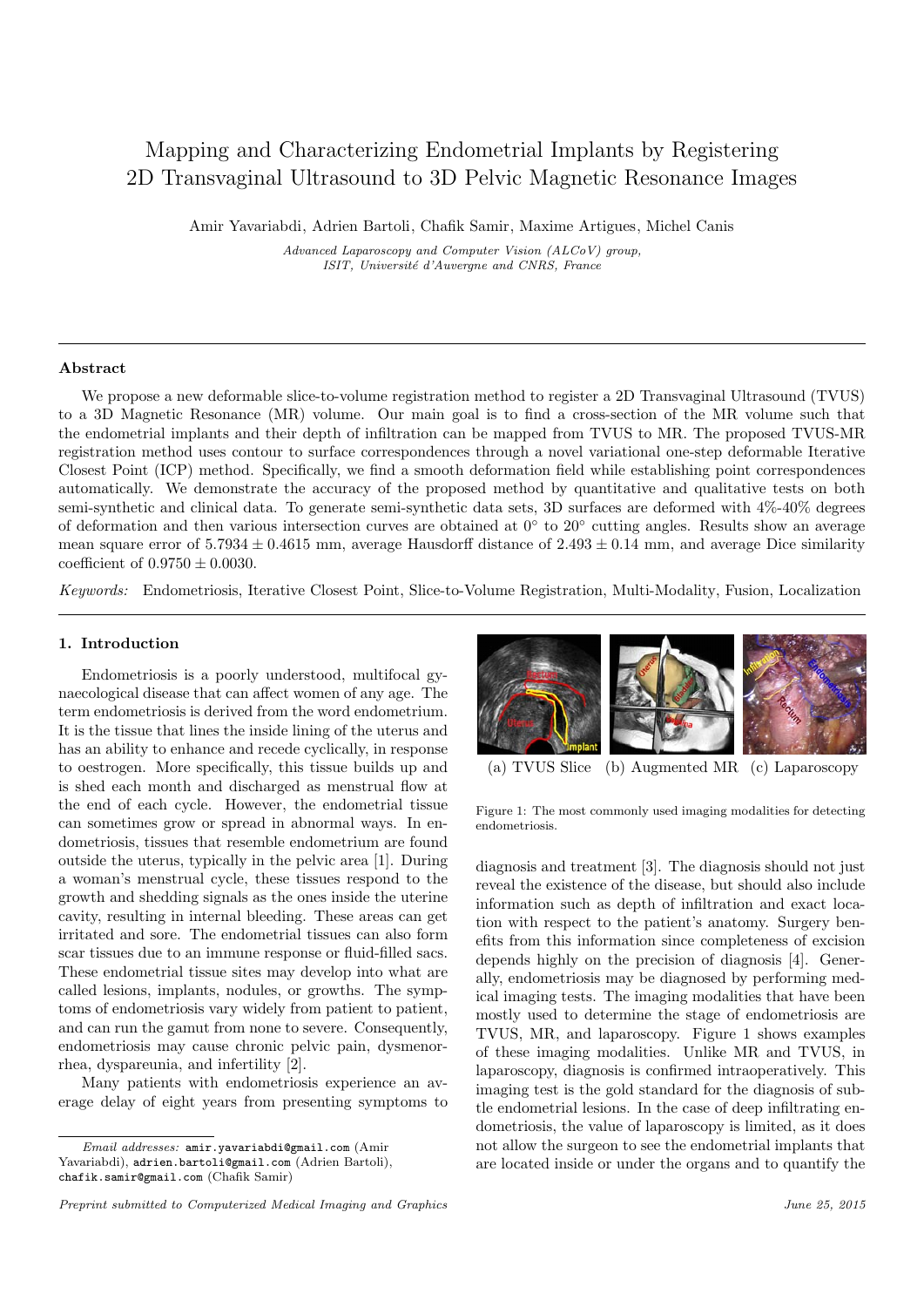depth of infiltration. TVUS and MR imaging are tailored to avoid these drawbacks.

TVUS imaging is a reliable method for detecting small endometrial implants and estimating their depth of infiltration. TVUS images are obtained using a twodimensional array transducer that locally deforms the organs' shape, due to the probe's pressure, and captures a planar image. The main TVUS limitations include its limited field of view and low signal to noise ratio. MR scanning is used as a complimentary examination, since it reveals the patient's pelvic anatomy and large endometrial implants, and gives higher resolution. However, it cannot show the small endometrial implants and their depth of infiltration.

Currently, by visually comparing these two imaging modalities, the radiologists are faced with an overwhelming amount of information. In fact, this is not an easy task as: 1) there is a local deformation between the two modalities, 2) in many TVUS data, the implants' neighbouring organs are only partially visible due to the small field of view, and 3) the tissues that are exhibited in both MR and TVUS images may not belong to the same slice. To ease the task of the medical experts in both interpretation and decision making, we need to move towards more comprehensive visualization techniques. Thus, an accurate fusion between TVUS and MR images is needed to generate an augmented MR image. This comprehensive image must contain a patient-specific organ model, the location and shape of endometrial implants as well as their depth of infiltration in the host tissue. This information will help gynaecologists to determine a better intra-operative plan which may improve the precision of surgery by reducing the trauma done to healthy tissues and avoiding undercutting the implants, which mostly causes recurrence [4].

The TVUS-MR registration and fusion is a difficult technical problem due to the large disparity in gray-level intensities (multi-modality), different dimensionality, soft tissue deformations, and the limited field of view and low signal to noise ratio of TVUS images. Before we describe our method to register these two modalities, we summarize related research from the current literature.

## 1.1. Related Work

To the best of our knowledge, there is no state-of-theart algorithm to register 2D Ultrasound (US) images with 3D MR volumes. Therefore, we review the current literature related to US-MR image registration for other settings (2D/2D and 3D/3D) and provide a brief survey on multidimensional medical image registration.

Image registration techniques can be roughly divided into two categories: 1) intensity-based and 2) featurebased. A general survey of deformable image registration may be found in [5, 6, 7, 8], while a thorough categorization of deformable medical image registration techniques is presented in [9].

#### 1.1.1. US-MR Image Registration

US-MR Registration is not an easy task as: 1) the available organs in both modalities have different appearances and 2) the initial correspondences between geometric shapes are unknown. To tackle these difficulties, various 2D/2D (e.g. [10, 11, 12, 13, 14]) or 3D/3D (e.g. [15, 16, 17, 18]) image registration strategies have been proposed. When using a 2D US scanner, the existing methods mostly assume that the 2D US slice is parallel to one of the MR slices. With this assumption, one is able to select the corresponding 2D MR slice from the MR volume. The selection of the 2D MR slice can be achieved automatically with the use of an Electro Magnetic (EM) tracker attached to the US probe during the acquisition. This gives the spatial position of the US slice. It is then possible to estimate an approximate position of the US slice in the MR volume [19, 20, 21]. However, EM trackers are not available in most hospitals in Europe, so that in most of the methods, an expert must search for the best MR slice that matches the corresponding US image.

Intensity-Based Methods. Generally, intensity-based US-MR registration methods consist of minimizing an energy function of two terms: 1) a data term that consists of an intensity measure (e.g. Mutual Information (MI), Cross Correlation (CC), and Linear Correlation of Linear Combination  $(LC<sup>2</sup>)$  and 2) a smoothing term that controls the regularity of the deformation field. The advantage of using an intensity-based method is that it can directly use the image intensity information, without segmentation or user interaction, and thus can be achieved fully automatically. Among intensity-based techniques, the methods relying on MI have been broadly used to align US images to MR data (e.g. [10]). However, MI-based US-MR registration method may easily fail as the joint probability density function is too sparse, and there are very few pixels to calculate MI robustly. To cope with this problem, Fuerst et al. [22] propose 2D/2D and 3D/3D registration algorithms using the similarity measure  $LC^2$  to align either 2D US slices or US volumes with Neuro MR images. To achieve this, they assume that the US intensity value of every pixels/voxels is either corrected with the MR intensity value or with the MR gradient magnitude. Thereafter they compute a residual between the US and MR images and optimize the cost function using Bounded Optimization BY Quadratic Approximation [23], which internally estimates own derivative approximations. The usefulness of this strategy is case-dependent as it works with the assumption of intensity or gradient magnitude correction. In the case of brain, their assumption is sufficient as there are enough correlation. However in TVUS-MR registration, the correlation between these images is limited [24], so that a new set of assumption might be needed.

Feature-Based Methods. To solve US-MR registration, feature-based methods have been mainly used as an alternative. The main advantage of these methods is that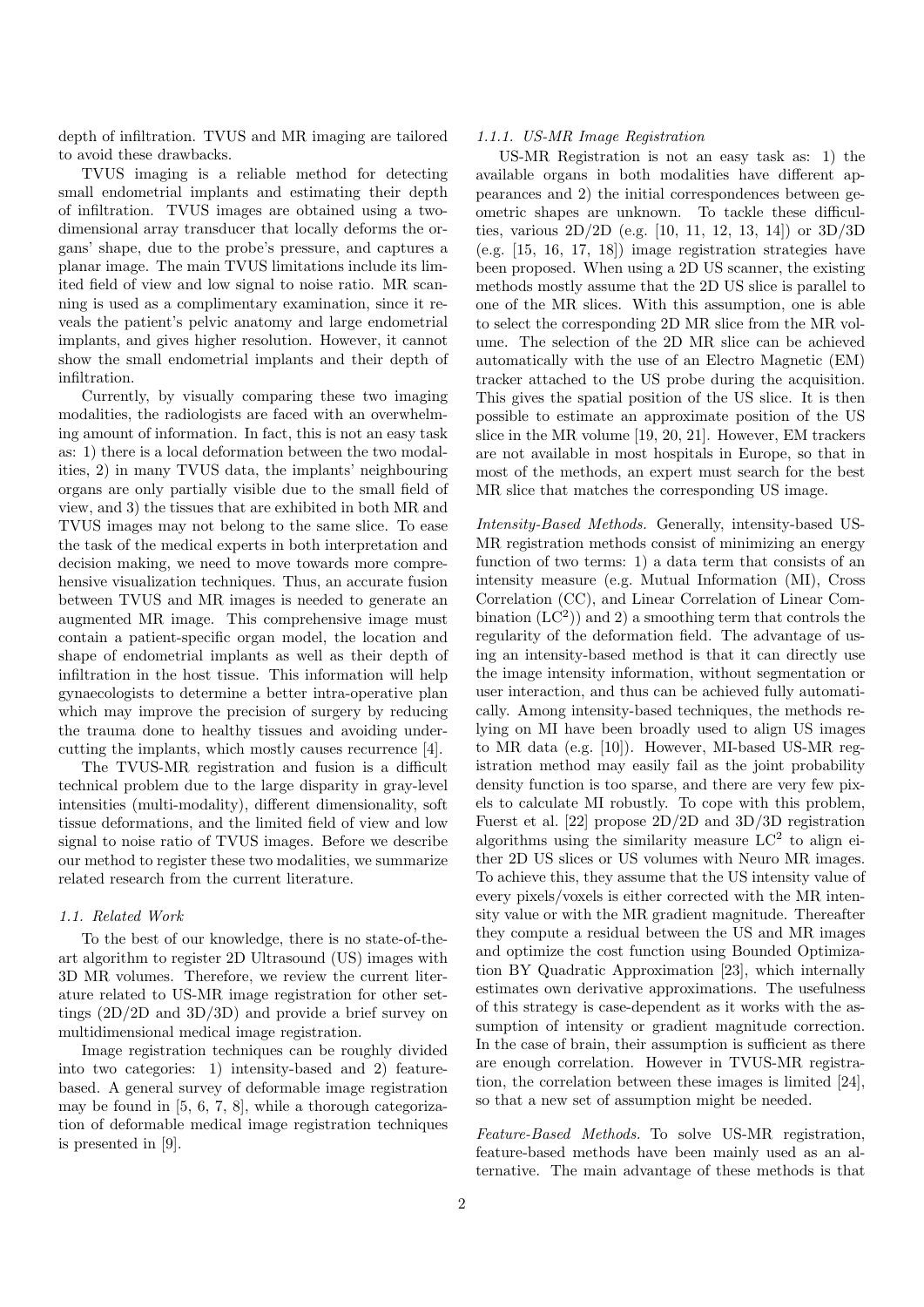since the set of identified features is sparse, compared to the original image content, the feature-based method has very fast optimization procedures.

Reynier et al. [15] propose a surface-based registration method for prostate brachytherapy. In their method, the prostate from the MR and US volumes is manually segmented and then the segmented surfaces are used to manually establish point correspondences. Elastic registration is used to estimate the deformation between the two modalities. In this paper, the deformation is modelled using an octree (adaptive resolution) spline [25] and the optimization is performed with the Levenberg-Marquardt algorithm. A limitation of this method is that dense point correspondences are manually determined by an expert, which is a time consuming process as well as being error prone. Therefore, to overcome these limitations, various semi-automatic (e.g. [26, 27]), and automatic (e.g. [11, 12, 13]) registration strategies have been proposed.

In general, to register a 3D MR data to a 2D US image, methods in the state-of-the-art require the selection of a 2D MR slice and use 2D/2D deformable image registration. This is a limitation, since a US image generally–at least in our case–intersects with multiple MR slices as it is not exactly parallel to any of the MR directions; the problem is thus clearly a multidimensional.

### 1.1.2. Multidimensional Registration

Multidimensional registration is a vital task in medical applications. In a surgical and radiological context, the precise knowledge of position (e.g. position of the surgical instruments or malignant tissues) is important. With the help of registration, the experts can obtain such information and benefit from easier and better guidance in surgery. Here, we provide a brief summary of some relevant registration techniques in the context of treatment, image-guided intervention, and diagnosis. Most of the existing methods try to register 3D pre-operative data such as Computed Tomography (CT), MR, CT Angiography (CTA), to the 2D intra-intervention data including projective X-ray, CT-fluoroscopy, and optical images. Although our problem context is different, some of these methods are relevant as they try to register multidimensional data.

Multidimensional registration may refer either to registration of projective data to 3D data (e.g. a 2D projective X-ray image with 3D CT images [28, 29, 30]) or to register a single tomographic slice to 3D volumetric data (e.g. a 2D US slice with 3D CT images [31]). The first case, known as projective registration, tries to find correspondences between a 2D image and a projection of a volume to planes. This approach assumes the knowledge of the projection from 3D to 2D and uses this information to circumvent a 3D volume. However, in our problem, the cutting plane for TVUS is unknown and the projection is not available. Furthermore, we have an unknown deformation between the 3D and 2D objects. We assume the availability of segmentation to estimate the cutting plane and the deformation between objects.

The second case, which is known as slice-to-volume registration, seeks to find correspondences between a 2D image and a cross-section of volume by a plane or a warped surface. One way to solve slice-to-volume registration is to use a compounding technique [32, 33, 34]. For example, Heldmann et al. [35] register a CT volume to US slices using this technique. In this manner, the US slice is compounded into volume by interpolation and then a 3D/3D image registration method is employed. However, they practically show that this technique cannot provide reasonable results. They also reveal that matching a CT volume to artificially reconstructed US volume does not provide comprehensive information for the surgeon. Therefore, other approaches have been used to solve the sliceto-volume registration problem.

Intensity-Based Methods. Fei et al. [36] investigate intensity-based registration methods to rigidly align real time interventional MR image slices with high resolution preoperative MR volume. Their algorithm uses for interventional MR-guided radio frequency thermal ablation of prostate cancer. They use multi-resolution and multi-start strategies with two intensity similarity measures to avoid local maxima. At each resolution, the multi-start strategy is used to restart the registration process with randomly perturbed parameters. MI and CC are used as similarity measures. The correlation coefficient is used at two lower resolutions whereas MI is used at full resolution. This is due to the fact that at low resolution, MI surfaces are noisy and contain many local maxima. On the other hand, at full resolution MI has a sharper peak than correlation coefficient. Ferrante et al. [37] propose a deformable intensitybased mapping algorithm between a 2D MR slice and a 3D MR volume. They try to find a linear plane transformation and an in-plane deformation field. This is achieved by using Markov Random Fields. The existing methods mostly rely on an intensity-based similarity measure, but TVUS-MR registration with an intensity similarity measure may easily fail because this approach assumes that there is a sufficient correlation between these images [24].

Feature-Based Methods. To tackle our registration problem, we have chosen to pursue and develop a method based on corresponding geometric features between two images. Dalvi et al. [38] propose a slice-to-volume registration technique to rigidly register 2D MR images to 3D MR volumes of the human brain. Their algorithm extracts phase congruency image features that are then matched using ICP [39]. However, in order to estimate the deformation between two modalities, establishing point correspondences just at each MR slice is not sufficient due to the large MR inter-slice spacing. To solve this problem, the boundary of organs in each MR slice can be segmented and then a 3D surface may be reconstructed. This fills the MR inter-slice spacing by geometric information. Therefore, we chose to use contour to surface correspondences.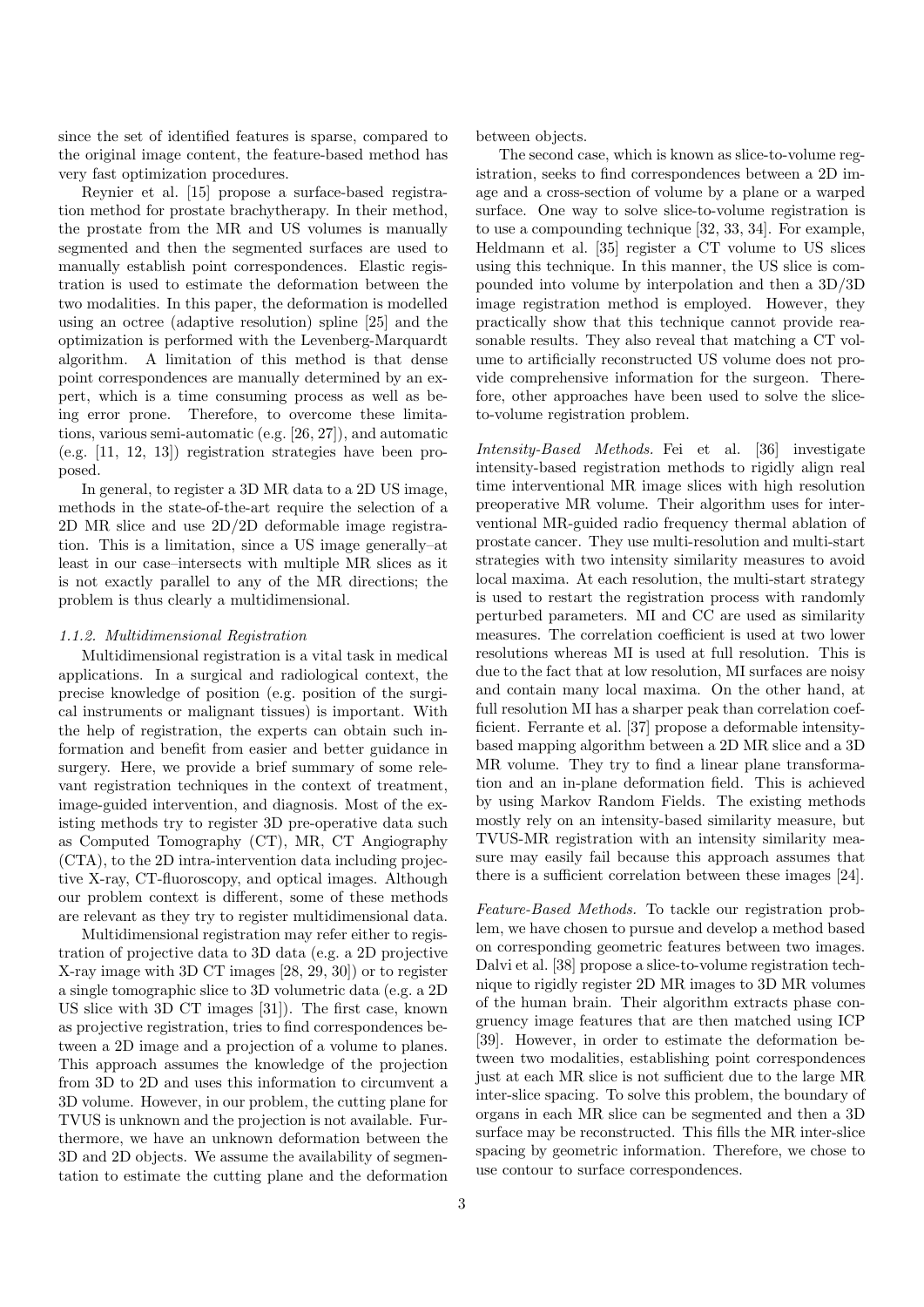

Figure 2: The general workflow of our deformable slice-to-volume registration method. (a) shows the 3D MR data which exhibits the patient's pelvic anatomy. (b) depicts the 2D TVUS image in which the small endometrial implant and its host tissues along with depth of infiltration can be seen. (c) shows the out-of-plane deformation. Clearly, the TVUS image is not parallel to any of the MR slices.

#### 1.2. Our Approach

The aim of this work is to localize and characterize<sup>1</sup> endometrial implants in volumetric MR data. To achieve this goal, primary step is to segment corresponding organs in both modalities. Therefore, an expert manually extract the boundary of available soft tissue organs in TVUS and MR images. Note that such landmarks are usually used by the radiologist during the diagnosis, thus our method does not add neither heavy nor additional constraints. For MR data, we automatically reconstruct a set of 3D surfaces (see Figure 2 (a)), while for the TVUS images we obtain a set of curves (see Figure 2 (b)). Now our goal is to use the shape of objects–for instance, a surface from MR data and a planar curve from TVUS–to fuse the 2D TVUS image into the volumetric MR (see Figure 2 (c)). When comparing two objects in different dimensions, there are mainly two possible solutions. One is to project the higherdimensional object to the lower space and then compare them. However, in our problem, the parameters of projection and the plane of intersection are unknown. The other way is to directly compare a curve with its corresponding surface. Even though this approach can be computationally expensive, we must chose this approach because of our available data and information.

The dissimilarity between shape of organs in the MR and TVUS images is mainly related to the TVUS transducer's pressure, resulting into a nonlinear transformation, denoted by  $\phi$ , of the 3D MR surface S. In other words, this transformation results in the deformed surface  $\phi(S)$ . Let

 $\gamma$  be a curve observed using the intersection of a cutting plane with  $\phi(S)$ . Formally, our problem can be defined as: Given  $\gamma$  and S, estimate a curve on S that optimally corresponds to  $\gamma$  under deformations. Note that  $\phi$  and the cross-section of the MR volume (see Figure 2 (c)) are unknown variables and we need to estimate them in the registration process.

Our slice-to-volume deformable registration method registers a 2D TVUS image with a 3D MR volume. It is an extension of [13] which studied the case of fusing a 2D TVUS image with a 2D MR image using contour correspondences. Here, we also elaborate our method in detail and provide a new formulation that can handle multiple segmented organs without a precise initialization. In the proposed method, we search for a cross-section of the MR volume by a smooth surface, representing the TVUS. Our variational one-step deformable ICP method directly registers a set of 2D curves (from TVUS) to a set of corresponding 3D surfaces (from MR). It computes a dense deformation field embedding the TVUS domain in the MR coordinate frame while establishing point correspondences automatically. From this registration, any information marked in the TVUS frame such as the boundary of soft tissue organs and endometrial implants may be embedded in the MR. Therefore, we can directly visualize in the MR volume the deformation induced by the probe at the time TVUS was acquired. Figure 2 shows a general workflow of our deformable slice-to-volume registration. In this figure, a 2D TVUS image, which shows an endometrial implant and its neighbouring organ (Figure 2 (a)), is registered to an MR volume, which depicts a 3D patient-specific organ model (Figure 2 (b)). Figure 2 (c) shows the warped TVUS surface and the location of the endometrial implant in the MR frame (colored in yellow).

<sup>&</sup>lt;sup>1</sup>The size and shape of the small endometrial implant as well as its depth of infiltration can be precisely defined with respect to the patient's anatomy after registration. These information are required to permit the characterisation of the endometrial implant.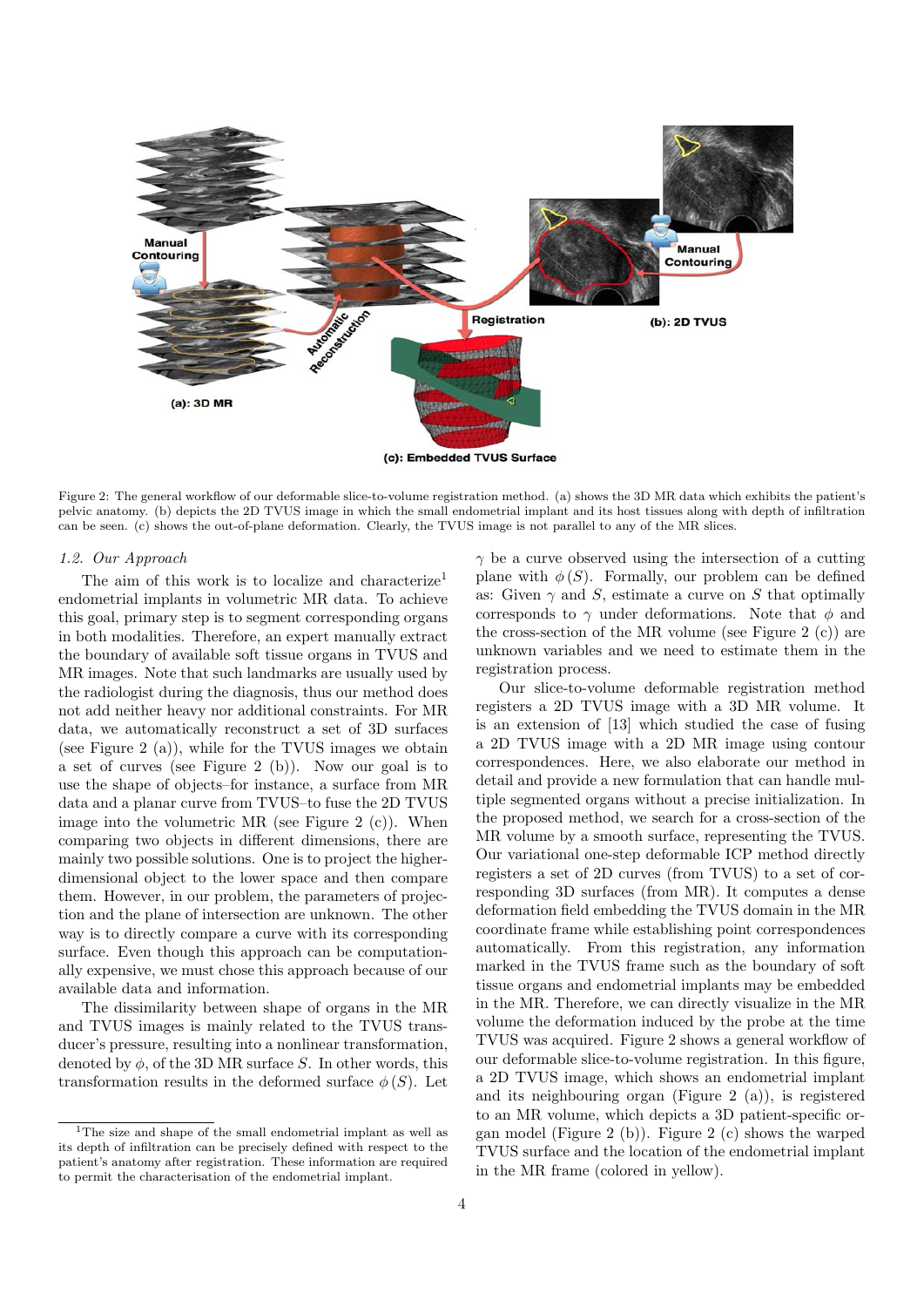The rest of the paper is organised as follows: section step 1: closest point computation 2 proposes our new feature-based slice-to-volume registration approach. Section 3 provides the results of our experiments and a discussion related to the quantitative and qualitative registration results. Lastly, section 4 concludes and outlines future work.

## 2. Problem Formulation

# 2.1. Registration Procedure

We choose TVUS to be our moving image (M) and MR to be our target (F). First, the implant and its neighbouring organs in M are segmented and then the corresponding organs in  $F$  are contoured. The segmentation results in a set of m curves  $\gamma_i$  on M and a set of m surfaces  $S_i$  on F,  $i = 1, \dots, m$ , representing the boundary of corresponding organs in both modalities. For ease of understanding and simplicity of derivation, we first use only one curve  $\gamma$  and one surface S as in the example of Figure 2. Let  $\Omega$  be a bounded open set of  $\mathbb{R}^2$  representing the TVUS plane, q and arbitrary point in  $\gamma$ , and  $\phi \in W(\Omega, \mathbb{R}^3)$  a dense deformation vector field representing the slice-to-volume registration by embedding the TVUS plane in 3D while deforming it. W is a Sobolev space of sufficiently smooth vector fields over Ω with appropriate boundary conditions.

The literature of 3D/2D registration shows that deformable two-step ICP is a reliable choice when the projection information is available (e.g. [28]). This is due to the fact that projection information can be extremely useful to decrease the search space of the problem. However as we will see in the experimental results, standard ICP mostly fails in the case of slice-to-volume registration. Therefore, we propose a new ICP-based algorithm which reduces the dependency of the procedure on the initial estimate and improves the convergence rate.

## 2.2. A Variational Formulation for Two-Step ICP

Feature-based slice-to-volume registration is a difficult problem, especially for nonlinear deformations. Such a registration is an ill-posed problem as it lacks a unique solution to the vector transformation field. Thus the solution may be a deformation that could not or did not have occurred. However, by imposing prior on the character of the vector transformation field, it is feasible to lead its evolution toward physically meaningful solutions, which simply mean the ill-posed problem is regularized [40]. More specifically, the regularization improves the conditioning of the optimization problem, imposes a smoothness on the solution, and enables more efficient numerical solutions. As prior, we use a local curvature regularizer. By doing so, the resulting displacement field is kept smooth. In other words, we impose a bounded Laplacian to ensure that the registration outside  $\gamma$  would be estimated by interpolation in a way that the overall transformation smoothly maps the moving image onto the reference image.

We first give a variational formulation of the two inner steps of ICP with curvature regularization:

$$
\zeta(q) = \underset{Q \in S}{\text{argmin}} d^2 (Q, \phi(q)) \tag{1}
$$

This implicitly defines  $\zeta \in C^1(\gamma, S)$ , a function that computes the closest-point  $\zeta(q)$  on S.

step 2: deformation estimation

$$
\phi = \underset{\phi \in W}{\operatorname{argmin}} \lambda \underbrace{\int d^2 (\phi(q), \zeta(q)) d\gamma + (1 - \lambda) \int \limits_{\Omega} ||\Delta \phi||_2^2 d\Omega}_{\text{data term}}
$$
\n
$$
\underbrace{\int d^2 (\phi(q), \zeta(q)) d\gamma}_{\text{data term}} + (1 - \lambda) \underbrace{\int d^2 (\phi(q), \zeta(q)) d\gamma}_{\text{smoothing term}}
$$
\n
$$
(2)
$$

where  $\triangle$  is the Laplacian operator and  $\lambda \in [0, 1]$  is a smoothing parameter.

Although two-step ICP has been applied to various registration problems, there are multiple critical issues that need to be considered. First, it generally converges to the correct solution when the initial position of the two data sets is adequately close. Second, the closest point computation step is the bottleneck of the algorithm as it is the most computationally expensive step. Third, the procedure of establishing correspondences makes ICP more vulnerable to local minima [41]. The question that may immediately arise is how the two-step ICP can be reduced to a single minimization problem to improve the convergence rate and the computational time. To achieve this, we follow the idea in [42] and use a distance transform.

## 2.3. A Variational Formulation in One-Step Using Distance Transform

We now present our formulation of the registration problem by combining the two steps of the classical formulation in a single step. Substituting equation (1) in equation (2) yields:

$$
\phi = \underset{\phi \in W}{\operatorname{argmin}} \lambda \int_{\gamma} d^{2} \left( \phi(q), \underset{Q \in S}{\operatorname{argmin}} d^{2} (Q, \phi(q)) \right) d\gamma
$$

$$
+ (1 - \lambda) \int_{\Omega} ||\Delta \phi||_{2}^{2} d\Omega \qquad (3)
$$

It is clear that  $d^2 \left( \phi(q), \underset{Q \in S}{\text{argmin}} d^2 \left( Q, \phi(q) \right) \right)$ = This can be interpreted as the

 $\min_{Q \in S} d^2$ fact that the cost function depends on the distance to the closest point but not on the closest point itself. This allows us to rewrite equation (3) as:

$$
\phi = \underset{\phi \in W}{\operatorname{argmin}} \lambda \int_{\gamma} \underset{\gamma}{\min} d^2 (Q, \phi(q)) d\gamma + (1 - \lambda) \int_{\Omega} ||\Delta \phi||_2^2 d\Omega
$$
\n(4)

We observe that the data term now involves a distance transform  $D \in C^2(\mathbb{R}^3, \mathbb{R})$ , since  $D \circ \phi(q) =$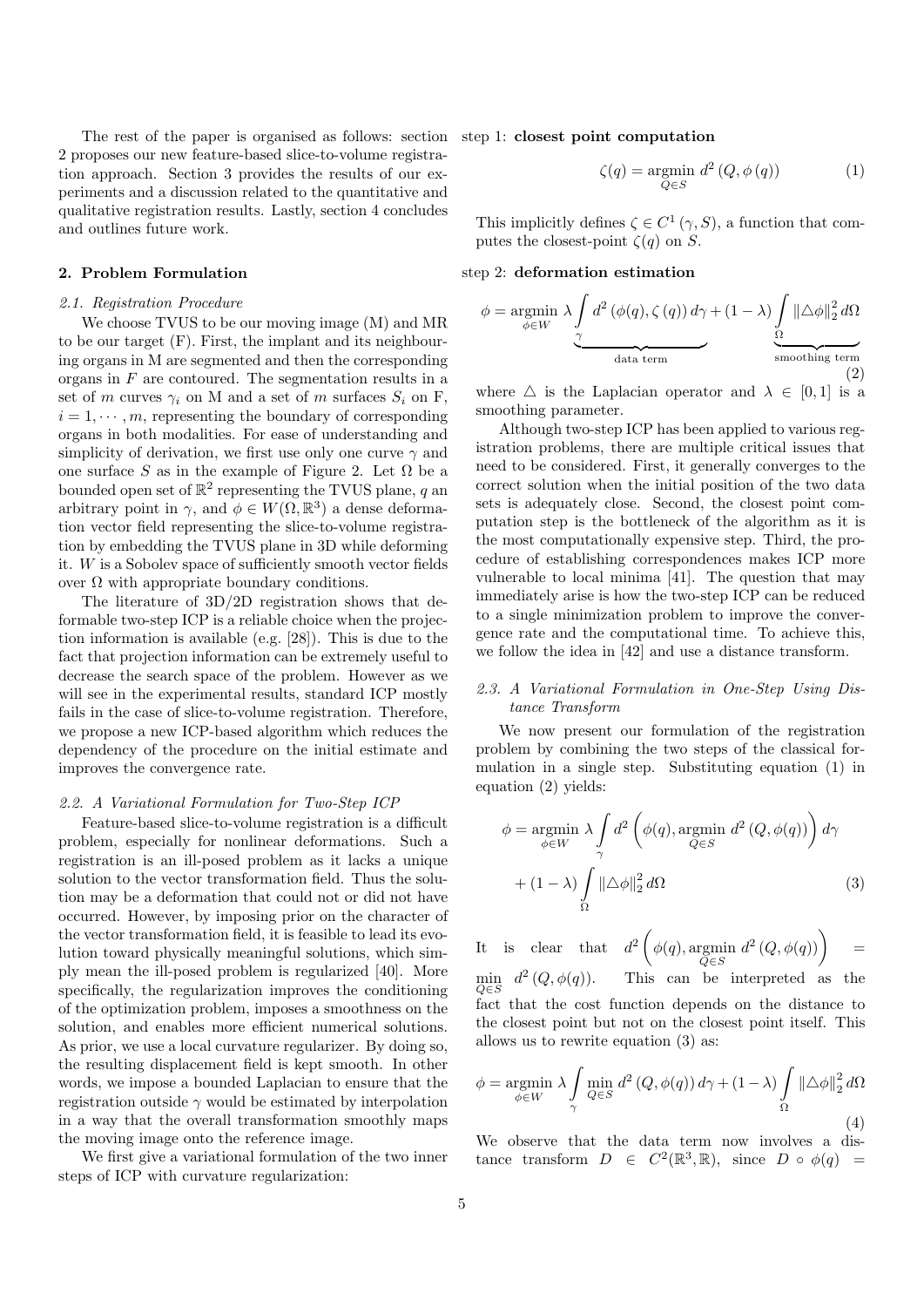

(a) MR volume (b) 3D MR surface (c) Distance map

Figure 3: An example of generating a distance map. (a) the MR volume with segmented object (green curve), (b) the 3D surface reconstructed from 4 parallel 2D MR curves, and (c) the distance map generated from the 3D MR surface.

 $\min_{Q \in S} d^2(Q, \phi(q))$  by definition. The distance map algorithm essentially assigns to every voxel (grid point) the distance to its nearest point. This is extremely efficient, fast and simple. Figure 3 is an example of distance map. Figure 3 (a) shows the segmentation of 4 axial MR slices. Figure 3 (b) illustrates the 3D surface reconstructed from those 4 parallel 2D MR curves. Then, the reconstructed surface is used to generate the distance map (Figure 3 (c)) in which for each point in Figure 3 (b), the corresponding pixel in the distance map of Figure 3 (c) holds the smallest Euclidean distance between each point of the domain and the surface. We can now combine  $D$  with equation  $(4)$ , leading to:

$$
\phi = \underset{\phi \in W}{\operatorname{argmin}} \underbrace{\lambda \int_{\gamma} (D \circ \phi(q))^2 d\gamma + (1 - \lambda) \int_{\Omega} ||\Delta \phi||_2^2 d\Omega}_{E[\phi]}
$$
\n(5)

Equation  $(5)$  represents a variational problem with E as a cost functional. The next step is to compute  $\phi$  using numerical methods.

# 2.4. Euler-Lagrange Equation and Numerical Approximation

A function  $\phi$  that minimizes E must fulfill the Euler-Lagrange (EL) differential equation. Several numerical optimization algorithms [5, 6] may then be applied to solve the resulting nonlinear equation. In equation (5), the data term places constraints on the deformation field  $\phi$  at the curve location. To make it more general and to permit its formulation as an EL equation we use an index function  $\delta_{\gamma}$ , with  $\delta_{\gamma} : \Omega \to \{0,1\}, \ \delta_{\gamma}(X) = 1$  if  $X \in \gamma$  and 0 otherwise. We rewrite the cost function in equation (5) as:

$$
E[\phi] = \int_{\Omega} \left( \lambda \delta_{\gamma} \left( D \circ \phi \right)^{2} + (1 - \lambda) \left\| \Delta \phi \right\|_{2}^{2} \right) d\Omega \quad (6)
$$

Let  $\phi^0$  be an initial registration. We use an additive update rule:

$$
\phi^{k+1} = \phi^k + U \tag{7}
$$

where  $U \in W$  is an incremental 3D dense displacement vector field. We restate our problem as:

$$
\min_{U} E\left[\phi^k + U\right] \tag{8}
$$

By substituting equation  $(6)$  into equation  $(8)$ , we obtain:

$$
E[\phi^{k} + U] = \int_{\Omega} \left[ \lambda \delta_{\gamma} \left( D \circ (\phi^{k} + U) \right)^{2} + (1 - \lambda) \left( \|\Delta U\|_{2}^{2} + \|\Delta \phi^{k}\|_{2}^{2} \right) \right] d\Omega \quad (9)
$$

The distance transform D is nonlinear and can be approximated by its first order Taylor expansion around  $\phi^k$ :

$$
E[\phi^{k} + U] = \int_{\Omega} \left[ \lambda \delta_{\gamma} \left( D \circ \phi^{k} + (\nabla D \circ \phi^{k}) U \right)^{2} + (1 - \lambda) \left( \|\Delta U\|_{2}^{2} + \|\Delta \phi^{k}\|_{2}^{2} \right) \right] d\Omega \qquad (10)
$$

where  $\nabla = \left[\frac{\partial}{\partial x}, \frac{\partial}{\partial y}, \frac{\partial}{\partial z}\right]$ . A function U that minimizes equation (8) must fulfill its EL equation. This is written as a system of three fourth order elliptic Partial Differential Equations (PDEs):

$$
\mu \int_{\gamma} \left( D \circ \phi^k + (\nabla D \circ \phi^k) U \right) (\nabla D \circ \phi^k) d\gamma + \left( \frac{\partial^4 U}{\partial X^4} \right) = 0
$$
\n(11)

where  $\mu = \frac{\lambda}{1-\lambda}$ . To solve equation (11) numerically, we discretize the curve  $\gamma$  in N points  $q_1, \ldots, q_N$  and  $\Omega$  onto a rectangular grid. Note that  $\delta_q(X) = 1$  if  $\exists j \in 1, \dots, N$ such that  $X = q_i$  and 0 otherwise. We consider the unknown function  $U = [u_1, u_2, u_3]^\top$  on a rectangular grid. Therefore, the discretization of equation (11) leads to a system of three PDEs:

$$
\mu \delta_q(X) \left[ D \left( \phi^k(X) \right) + D_x \left( \phi^k(X) \right) u_1(X) + D_y \left( \phi^k(X) \right) u_2(X) + D_z \left( \phi^k(X) \right) u_3(X) \right] D_\ell \left( \phi^k(X) \right) + \frac{\partial^4 U}{\partial x^4} + \frac{\partial^4 U}{\partial y^4} = 0
$$
\n(12)

where  $D_{\ell}$  is the derivative of D with respect to  $\ell \in$  ${x, y, z}$ . To solve the PDEs, we use a finite difference scheme with second-order boundary condition  $\Delta U = 0$ . This leads to a large but sparse linear system that can be solved by Successive Over-Relaxation (SOR) [43]. The advantages of iterative solvers like SOR are twofold. First, iterative solvers generally perform very well in discarding the higher frequency parts of the error within the first iterations. This behaviour is reflected in a good initial convergence rate [44]. Second, they are suitable for solving large linear equations [45]. The displacement vector field obtained from equation (12) is used to find the intersection of the MR volume by a warped TVUS surface and to localize endometrial implants. To make our algorithm more stable, we use a planarity prior constraint. This is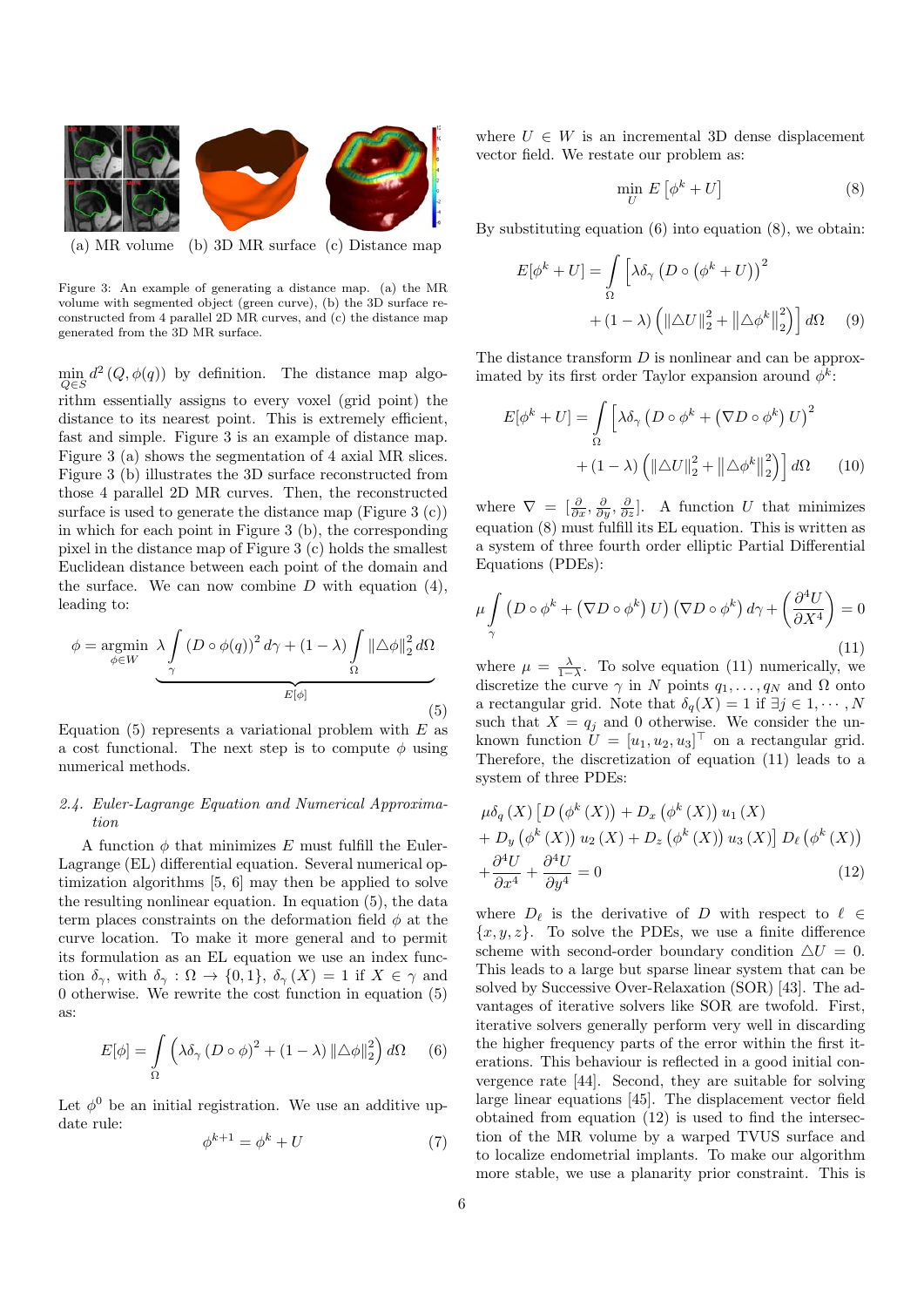|  |  | Algorithm 1 Pseudo-Code of the Proposed Algorithm |  |  |  |  |  |  |
|--|--|---------------------------------------------------|--|--|--|--|--|--|
|--|--|---------------------------------------------------|--|--|--|--|--|--|

|     | 1. <b>Input:</b> A point cloud from MR $(Q)$ & a set of points from TVUS $(q)$ |                                                                               |
|-----|--------------------------------------------------------------------------------|-------------------------------------------------------------------------------|
|     | 2: Result: Deformation field $(\phi)$                                          |                                                                               |
|     | 3: Initialization:                                                             |                                                                               |
|     | 4: $k \leftarrow 0$                                                            | % Iteration counter                                                           |
|     | 5: $\iota \leftarrow 10$                                                       | % Number of planarity constrained iterations                                  |
|     | 6: Compute D and $\nabla D$ from Q                                             | $\%$ D and $\nabla D$ are used in equation (12)                               |
|     | 7: while $\ \nabla U\  > \varepsilon$ do                                       |                                                                               |
| 8.  | Compute $U$ by solving equation (12)                                           |                                                                               |
| 9.  | $\phi^{k+1} \leftarrow \phi^k + U$                                             | % Update the deformation field                                                |
| 10: | $\quad \text{if } k < \iota \text{ then}$                                      |                                                                               |
| 11: | $\Pi \leftarrow$ least-squares plane projection from $\phi^k(q)$               |                                                                               |
| 12: |                                                                                | $\phi^{k+1} \leftarrow Proj(\phi^{k+1}, \Pi)$ % Flatten the deformation field |
| 13. | end if                                                                         |                                                                               |
|     | 14: $k \leftarrow k+1$                                                         |                                                                               |
|     | $15:$ end while                                                                |                                                                               |

to avoid convergence to a spiky surface which would harm registration. For that purpose, we automatically extract a plane from the TVUS point sets for the first few iterations. We choose the closest plane to the TVUS point set in the least squares sense [46]. We project the displacement field on the plane. This choice puts constraints on the warped surface by flattening the TVUS free-form surface. Applying this strong constraint on the original TVUS surface improves the convergence of our algorithm. After a few iterations, we relax this constraint: when approaching the solution, the surface has only low frequency features and readily converges to the solution. The pseudo code of our method is given in Algorithm 1 where  $\varepsilon$  is a pre-specified convergence threshold set to  $\varepsilon = 10^{-5}$  in our experiments.

#### 2.5. Handling Multiple Surfaces

We now extend our framework to handle multiple pairs of curves and surfaces. In this case, we have  $m$  curves  $\gamma_1, \ldots, \gamma_m$  and a set of m corresponding 3D surfaces  $S_1, \ldots$  $, S_m$ . We use each surface  $S_i$  to compute an Euclidean distance transform  $D^i$ . By summing over all curve/surface pairs, equation (6) becomes:

$$
E[\phi] = \sum_{i=1}^{m} \int_{\Omega} \left[ \lambda \delta_{\gamma_i} \left( D^i \circ \phi \right)^2 + (1 - \lambda) \left\| \Delta \phi \right\|_2^2 \right] d\Omega \quad (13)
$$

where  $\delta_{\gamma_i}(X) = 1$  if  $X \in \gamma_i$  and 0 otherwise. Using EL we obtain a system of three fourth order elliptic PDEs:

$$
\mu \sum_{i=1}^{m} \int_{\gamma_i} \left( D^i \circ \phi^k + \left( \nabla D^i \circ \phi^k \right) U \right) \left( \nabla D^i \circ \phi^k \right) d\gamma_i
$$

$$
+ \left( \frac{\partial^4 U}{\partial X^4} \right) = 0 \tag{14}
$$

Equation (14) is discretized by a finite difference scheme, which leads to a sparse linear system and then solved using SOR. It eventually leads to an algorithm very similar to Algorithm 1.

## 3. Experimental Results

#### 3.1. Material

The study was carried out on ten patients who had small endometrial implants in their pelvic area. Note that the reason that only ten patients were chosen is that the endometriosis mostly cannot be diagnosed at early stages, so that there are hardly to find many patients with the small endometrial implants. For each patient, TVUS and MR imaging were used to examine their pelvic organs. TVUS was performed using a high-frequency Siemens Endocavity Curved Array Ultrasound probe (6.5 MHz) and Siemens Sonoline Elegra Ultrasound machine. Axial T2 MR slices with slice thickness of 5 mm, repetition time of 44083 − 49397 ms, and echo time of 82.18 − 85.09 ms were acquired with a 1.5 Tesla GEM Suite. MR imaging was performed in order to provide superior anatomic detail and better define abnormalities found using ultrasonography. In our experiments, small implants were visible in TVUS images, but difficult to identify in MR slices. The MR images used in the experiments had an average size of  $400 \times 400 \times 5$  with a voxel resolution of  $0.5 \times 0.5 \times 5$  mm<sup>3</sup>.

The procedure of collecting data was as follows: first, an axial TVUS image, which includes both endometrial implant and its neighbouring organs, was chosen for each patient by a pelvic radiologist. Generally for each patient, only one of the collected TVUS images had this information. This is due to the fact that at the time ultrasonographic examination was performed, there was no clue about the location of endometriosis and the radiologist moved the probe in any direction in order to detect the implants. This factor along with the small field of view of the ultrasound scanners were the main reasons that most of the patients' TVUS images could not depict the required information. Second, using the axial TVUS slice made the same radiologist able to identify 4-5 axial MR slices from the MR volume that closely correspond to the moving 2D TVUS image. Note that the middle MR slice of these selected slices was the closest one to the TVUS image. Thus,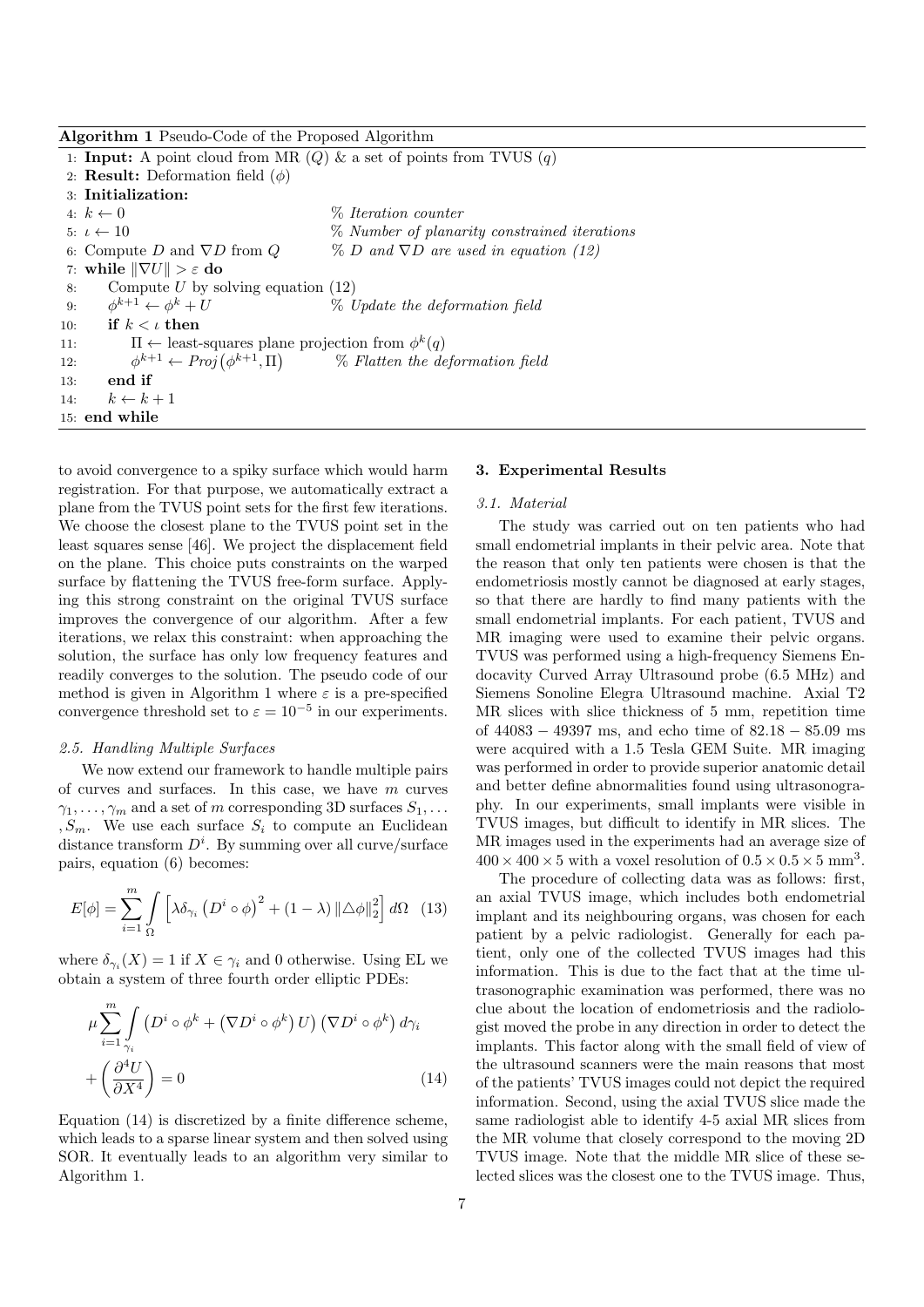in our experiments, we assumed that the TVUS slice was parallel to the middle MR slice and used this constraint as an initial solution. The alternative way to estimate the initial solution was to use a 3D EM tracker on the TVUS transducer to quantifying the probe angle and used this information to rigidly align two data and/or to estimate the initial TVUS cutting plane. However, this approach is a limited method, since the EM trackers are not available in the hospital. Therefore, our procedure of estimating the initial solution is a more effective approach for clinical application.

After selecting data, the soft tissue organs (i.e. bladder, uterus, ovary, rectum) and the small endometrial implants in the TVUS image as well as the corresponding soft tissue organs in each MR slice were segmented. The segmentation was performed by a pelvic radiologist and then confirmed with a gynaecologist. Even though our method relied on the user to segment the organs, in this context, this was clinically acceptable, since manual segmentation of the pelvic organs could be achieved in a reasonable amount of time. Moreover, these features were normally used by the expert during the diagnosis to ease the task of interpretation of the images. The segmentation process took on average less than 10 minutes for each patient. In addition, from a technical point of view, automatic segmentation in this context is extremely challenging due to three main reasons. First, the endometrial implants can be anywhere in the patient's pelvic area, so that we need a segmentation algorithm to be able to detect all the tissues and lesions in the pelvic region. Second, the small endometrial implants, which can be seen in TVUS images, infiltrate through the walls of organs. Therefore, it is difficult to automatically segment both the implant and the host tissue with a high precision. Third, in case of adhesion<sup>2</sup>, the MR images cannot clearly show the organs' boundary. Consequently, we used manual segmentation to avoid incorporating the segmentation errors in the evaluation of the registration algorithm. We used 300 points to represent each curve. Then, we used the method proposed by Kels et al. [47] to reconstruct a 3D surface from a set of 2D MR contours. For all experiments, the maximum number of iterations was set to be 50 and  $\lambda$  was empirically chosen, and was altered between 0.6 and 0.01, with 0.012 as a step size. The proposed method was implemented on MATLAB and was run on an Intel i5 core 3.3 GHz processor with 16 GB RAM.

## 3.2. Results and Evaluations

We evaluate the proposed method's performance in comparison with variational two-step deformable ICP. In our experiments, the curves contain 300 points each. Then, the moving curve is uniformly sub-sampled to 100

points, unless otherwise noted. We demonstrate the accuracy of the proposed method by quantitative and qualitative tests on semi-synthetic and real world data sets. The true point correspondences are not available for real patient data sets, since the TVUS probe orientation is unknown. However, we assess the results with quantitative and qualitative evaluations on semi-synthetic data sets, generated to faithfully reproduce patient data features. We conduct more than a thousand experiments using semi-synthetic data with artificial deformations and cutting planes to test various aspects of the methods. The artificial deformations are used to simulate the deformations caused by variable probe contact pressure. On the other hand, the cutting planes are used to simulate the variable TVUS probe orientation. Evaluating the performance of the algorithms with respect to the probe orientation is important because the TVUS probe can be easily moved in any direction. Finding an inaccurate TVUS orientation simply causes inaccurate endometrial implant localization. This simply results in a bad surgical planning that increases the trauma done to healthy tissues and/or under-cutting the implant. Thus, the experiments on semi-synthetic data emulate realistic acquisition situations and reveal the expected registration error. We calculate four different quantitative error measures to validate the results. To demonstrate the applicability in real applications, we also conduct tests on ten patient data. To show the generality of our method, we apply it to four different soft tissue organs: the bladder, uterus, rectum, and ovary.

# 3.3. Tests on Semi-Synthetic Data

#### 3.3.1. Quantitative Error Measures

The registration accuracies are evaluated using some standardized measures. The registration accuracies that measure global overlap are assessed based on Mean Square Error (MSE), Dice Similarity Coefficient (DSC) [48], and Hausdorff Distance (HD) [49]. Local registration accuracy is evaluated in terms of Target Registration Error (TRE). For local registration accuracy evaluation purposes, the curve  $\gamma$  is discretized into 30, 60, and 110 points, while 10 points are randomly selected and used for measuring the TRE. This is an important examination because the performance of ICP algorithms depend also on the density of curve sampling. In addition to this, this test allows us to see whether the compared methods provide smooth deformation fields between point correspondences.

The MSE measures the mean square distance between the N transformed moving points  $(\phi(q) \in \mathbb{R}^3)$  and the corresponding ground truth points  $(Q^{GT} \in \mathbb{R}^3)$ . Mathematically, this can be written as:

$$
MSE = \frac{1}{N} \sum_{j=1}^{N} \left\| \phi(q_j) - Q_j^{GT} \right\|_2^2 \tag{15}
$$

If registration was fully accurate, points  $\phi(q)$  and  $Q^{GT}$ 

<sup>2</sup>Adhesion is a band of scar tissue that binds two or more adjacent pelvic organs to each other or cover them entirely, causing organ dislocation, pain, and infertility.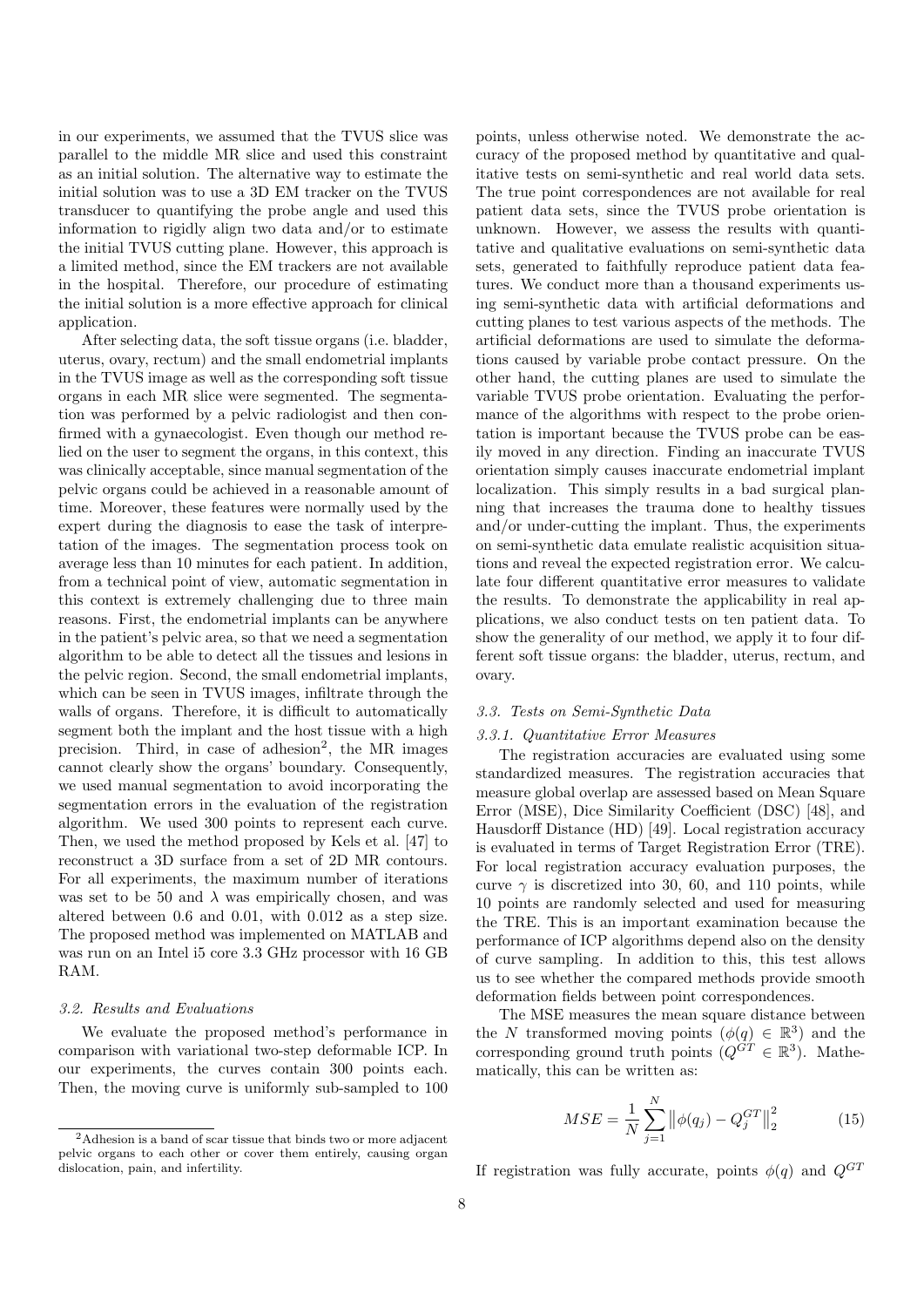would coincide, and then the MSE would be zero. Therefore, a low MSE value shows a good registration accuracy.

Since the first measure does not take topology into account, we also introduce two other measures, which evaluate the shape. DSC is employed as a statistical validation metric to evaluate the performance of image registration algorithms. It is a measure of the spatial overlap of same foreground labels  $(f)$  between the 2D ground truth reference image  $(F^{GT}(f))$  and the 2D moving image  $(M(\phi(f)))$  and is defined by:

$$
DSC = \frac{2\left(M\left(\phi\left(f\right)\right)\cap F^{GT}\left(f\right)\right)}{M\left(\phi\left(f\right)\right) + F^{GT}\left(f\right)}\tag{16}
$$

More simply, this formula represents the size of the union of two sets divided by the average size of them. The value of a DSC ranges from 0, indicating no spatial overlap between two regions, to 1, indicating complete overlap. This means that a high DSC value indicates a good overlap between the tissue regions after registration. Note that a high DSC does not mean a good contour overlap. Therefore, the HD measure must be used.

HD measures similarity between the deformed moving curve  $\phi(\gamma) \in \mathbb{R}^3$  and the ground truth curve  $\Gamma^{GT} \in \mathbb{R}^3$ . Given a finite set of points  $\phi(\gamma) = {\phi(q_1), \cdots, \phi(q_N)}$  and  $\Gamma^{GT} = \left\{Q_1^{GT}, \cdots, Q_N^{GT}\right\}$ , the HD between the point sets is given by:

$$
HD(\phi(\gamma), \Gamma^{GT}) = \max\left(h\left(\phi(\gamma), \Gamma^{GT}\right), h\left(\Gamma^{GT}, \phi(\gamma)\right)\right) \tag{17}
$$

where

$$
h(\phi(\gamma), \Gamma^{GT}) = \max_{\phi(q) \in \phi(\gamma)} \left( \min_{Q^{GT} \in \Gamma^{GT}} \left\| \phi(q) - Q^{GT} \right\| \right)
$$
(18)

More specifically, the HD is used to evaluate the contour accuracy. A low HD value shows good contour overlap.

To quantify the local registration error, we use the TRE. It is described as the mean square distance between n corresponding points not used in estimating the deformation. The main challenge in calculating TRE lies in finding corresponding target landmarks. The best target landmarks are those generated by a mechanical device which allows for an accurate positioning of the anatomy. However, this is not achievable for our study. The next best option is to choose anatomical landmarks in the patient's body and the centroid of an organ. We opt for this type of target points to estimate the local registration accuracy to validate our result. TRE is measured by:

$$
TRE = \frac{1}{N} \sum_{j=1}^{n} \left\| \phi \left( q_j^{TAR} \right) - Q_j^{TGT} \right\|_2^2 \tag{19}
$$

where  $\phi(q_j^{TAR})$  are the position of target moving points after registration and  $Q_j^{TGT}$  are the position of the corresponding target points from ground truth. The target points used in our experiments are centroids and 10 boundary points which are not used to estimate deformation.



Figure 4: An example of generated semi-synthetic data. In (a), the original surface (left) is deformed through increasingly larger degrees of deformation. The rates of deformation are 4%, 20%, and 40%. For illustration (b) shows two different cutting planes (intersection curves) obtained at  $0^{\circ}$  and  $20^{\circ}$  cutting angles.

A low TRE value shows good local registration accuracy. Various experiments are performed owing to the selection criteria of the number of boundary points for a smooth and accurate deformation of the pelvic soft tissue organs. The validation of such experiments with varying number of control points are shown in Section 3.3.3.

# 3.3.2. Generating Semi-Synthetic Data

We create a test collection of 11 different 3D surfaces with 10 degrees of deformation and 11 different intersection curves, containing approximately 1200 samples in total. To generate semi-synthetic data, the boundary of soft tissue organs such as the bladder, uterus, ovary, and rectum are segmented from five MR slices. Then, we use [47] to reconstruct 3D surfaces from the 2D segmented contours. The reconstructed 3D surfaces are deformed using an advection method [50]. In this method, every single point on the surface has a certain value of potential vorticity. The points are transported by their local displacement field on the surface. As a consequence, the surface can be deformed in complicated manners. The advection equation is a hyperbolic PDE that governs the motion of the 3D surface  $S$  as it is transported by a known displacement vector field U:

$$
\frac{\partial S}{\partial t} + U \cdot (\nabla S) = 0 \tag{20}
$$

where  $\frac{\partial}{\partial t}$  is the derivative with respect to time and  $\nabla =$  $\left(\frac{\partial}{\partial x}, \frac{\partial}{\partial y}, \frac{\partial}{\partial z}\right)^{\top}$  denotes the spatial gradient. In our experiments,  $U$  is randomly generated and smoothed. The transport equation is implemented numerically using a third order upwind scheme for its stable and non-diffusing solution among others. The surface is deformed through increasingly larger degrees of deformation. The rate of deformation varies between 4% and 40%. Moreover, since the TVUS probe can move freely in any direction, it is also important to cut different views of the deformed surface. Therefore, various intersection curves are obtained at eleven different cutting angles in the range between 0◦ and 20◦ . These comprehensive simulations are used to validate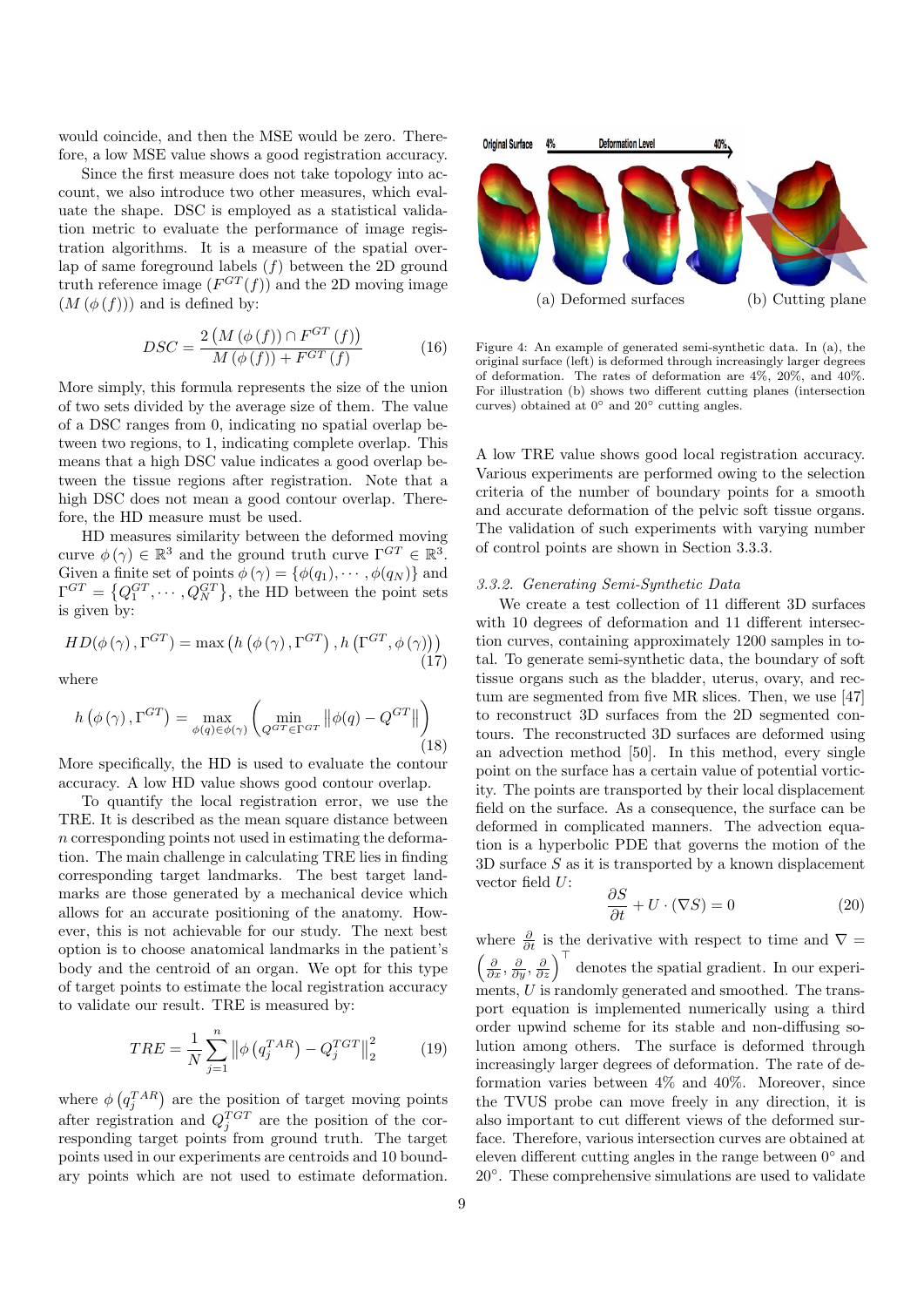

Figure 5: The initial registration errors with respect to the deformation and cutting angle. (a) shows the initial registration errors for 4%, 20%, and 40% deformations. (b) shows the initial registration errors for 3 different intersection curves which are obtained at 0◦, 10◦, and 20◦ cutting angles.

our method and to test its robustness to organ deformation and probe orientation. An example of generated semisynthetic data is shown in Figure 4. For instance, Figure 4 (a) shows 3 deformed surfaces, which range from small to extremely sharp deformed surfaces, whereas Figure 4 (b) shows different intersection curves, which are obtained at  $0^{\circ}$  and  $20^{\circ}$  cutting angles.

## 3.3.3. Results

In two-step ICP, the point correspondence problem is solved by the nearest neighbour heuristic which results in significantly poor performance compared to the proposed method. To demonstrate this idea, we test both two-step ICP and our method on the same examples. Since we map

the warped free-form surface to the planar domain in onestep ICP (during the first 10 iterations), we use the same constraint for two-step ICP. Moreover, as an initialization, we assume that the moving curve is parallel to an intersection curve which is obtained as the intersecting points between a cutting plane with the middle of the MR slices and the surface itself. We call this the middle intersection curve of the original 3D surface. This assumption is made to keep the system similar to real world data. With that in mind, for each 3D surface with 10 degrees of deformation and 11 different intersection curves, we evaluate the average distances between the true point correspondences, curves, and contour overlapping regions before registration using the MSE, HD, and DSC, respectively. Since there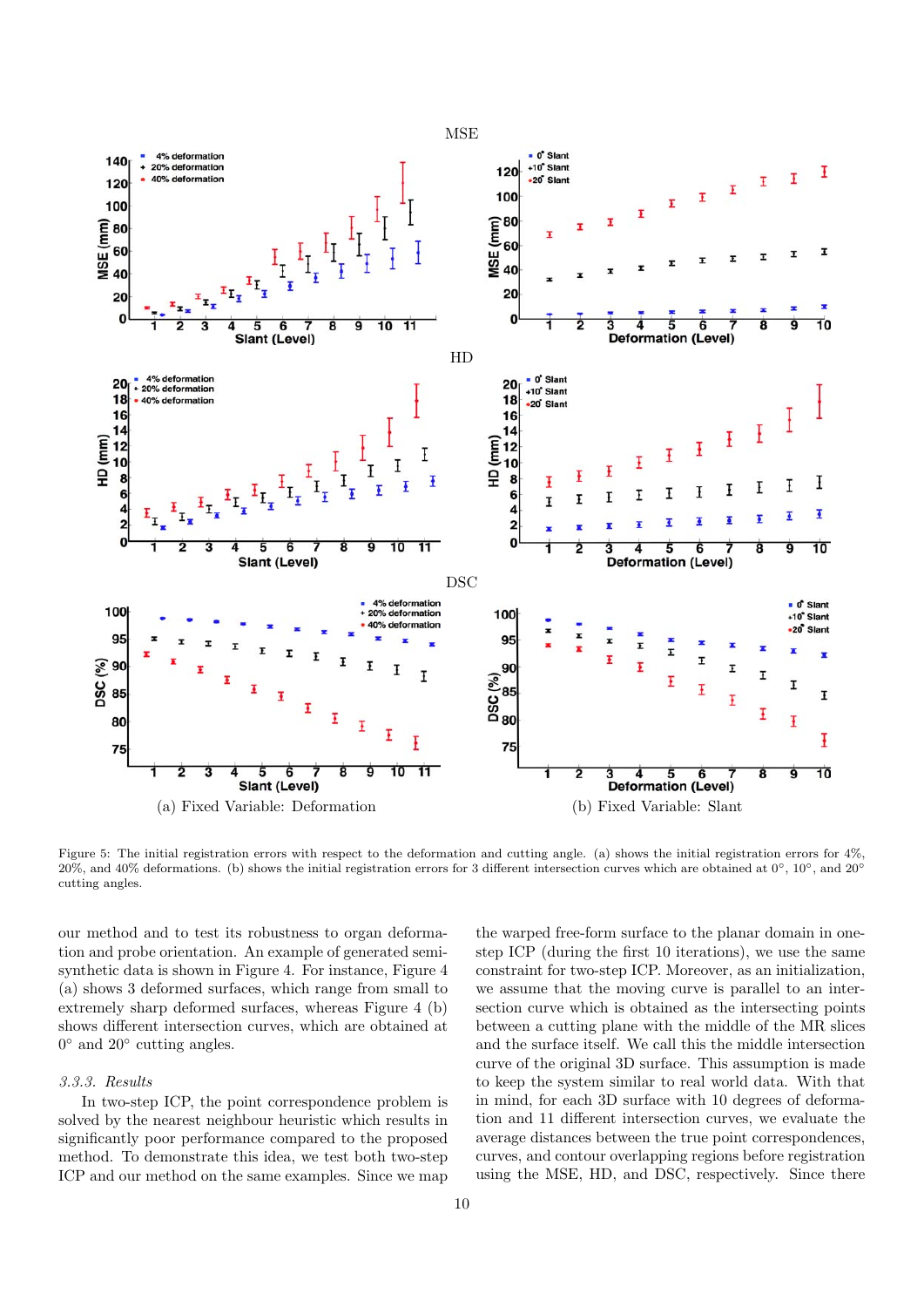

(a) Original (b) Deformed (c) Result (d) X-Y View

Figure 6: Registration results for the proposed method and two-step ICP. Here, the average deformation is 4%. (a): shows the reference 3D surface with the ground truth (green curve) and initial moving (red curve) curves. (b): shows the deformed 3D surface with the intersection curve which is obtained at a 20◦ cutting angle (red curve). (c): shows registration results. (d): shows a 2D view of the curves before and after registration.

are two variables (deformation and cutting angle), we can have two types of measurements: (a) given a deformation, calculate the MSE, HD, DSC at each cutting angle and (b) given a cutting angle, calculate these registration accuracy measurements at each deformation level. The results are shown in Figure 5 where, for example, first row is the MSE, second row is the HD, and third row is the DSC. The average MSE between the true point correspondences before registration is in the range of  $3.72 - 119.99$  mm. Moreover, the average HD and DSC before registration are in the range of  $1.65 - 17.71$  mm and  $76.15\% - 98.75\%$ , respectively.

The qualitative results after registration are shown in Figures 6 and 7. In these two figures, we use a single 3D surface with 4% and 40% average deformation, respectively. We use two surfaces, one is the deformed version (Figures 6 and 7 (b)) of the other (Figures 6 and 7 (a)). The intersection curves are obtained at 20◦ cutting angle. Then, we initialize both two- and one-step ICP using the curves coloured in red (see the red curves in Figures 6 and 7 (a)). In these figures, the green curves are the ground truth solutions.

In Figure 6, we deform a 3D surface with 4% degrees of deformation and the intersection curve is obtained at 20◦ cutting angle. We then use both one-step and two-step ICP to find the best transformation to align the template set onto the ground truth set. The registration results are depicted in Figure 6 (c). At this deformation level, we can visually observe that both one-step and two-step ICP provide good results, because the shapes before registration are very similar. This is visually demonstrated by Figure 6 (d) in which we show a 2D view (X-Y view) of the curves before and after registration. Moreover, to assess the be-



(a) Original (b) Deformed (c) Result (d) X-Y View

Figure 7: Registration results for the proposed method and two-step ICP. Here, the average deformation is  $40\%$  (a): shows the reference 3D surface with ground truth (green curve) and initial moving (red curve) curves. (b): shows the deformed 3D surface with 20◦ cutting angles (red curve). (c): shows registration results. (d): shows a 2D view of the curves before and after registration.

haviour of the methods in a quantitative way, we use all the semi-synthetic data sets with 4% average deformation and calculate the errors. The results for 4% deformation with various cutting angles are shown in Figure 8 (a). The average MSE, DSC, and HD show that our method converges to a better solution at this low level of deformation. In one-step ICP, at 4% deformation with 20◦ cutting angle, the average MSE, DSC, and HD after registration are 0.9925 mm, 99.40%, and 0.9890 mm, respectively. However, in two-step ICP, those errors are 5.5392 mm, 98.62%, and 2.1574 mm. Even though two-step ICP yields less accurate results compared with one-step ICP, the DSC and HD show that both methods have very similar shapes to their corresponding ground truth. Consequently, from these figures we can conclude that both methods provide good results at this deformation level. Figure 8 (a) for 4% degrees of deformation also shows that in two-step ICP, when the cutting angle increases, the registration errors dramatically increases. In other words, two-step ICP becomes less accurate as the initial curve is chosen further from the ground truth.

To make the problem much more challenging, we use a 3D surface with 40% rate of deformation and 20◦ cutting angle. The results are depicted in Figure 7. Visually we can see that two-step ICP gives poor performance. Once again, to measure the accuracy of both one-step and twostep ICP algorithms in a quantitative way, we use all the surfaces with 40% average deformation and calculate the registration errors. The results are demonstrated in Figure 8 (c). The average MSE, DSC, and HD show that two-step ICP provides very low registration accuracy at this level of deformation, even for the lowest cutting angle. For example, in one-step ICP, at 40% deformation and 20◦ cutting angle, the average MSE, DSC, and HD are 4.9939 mm,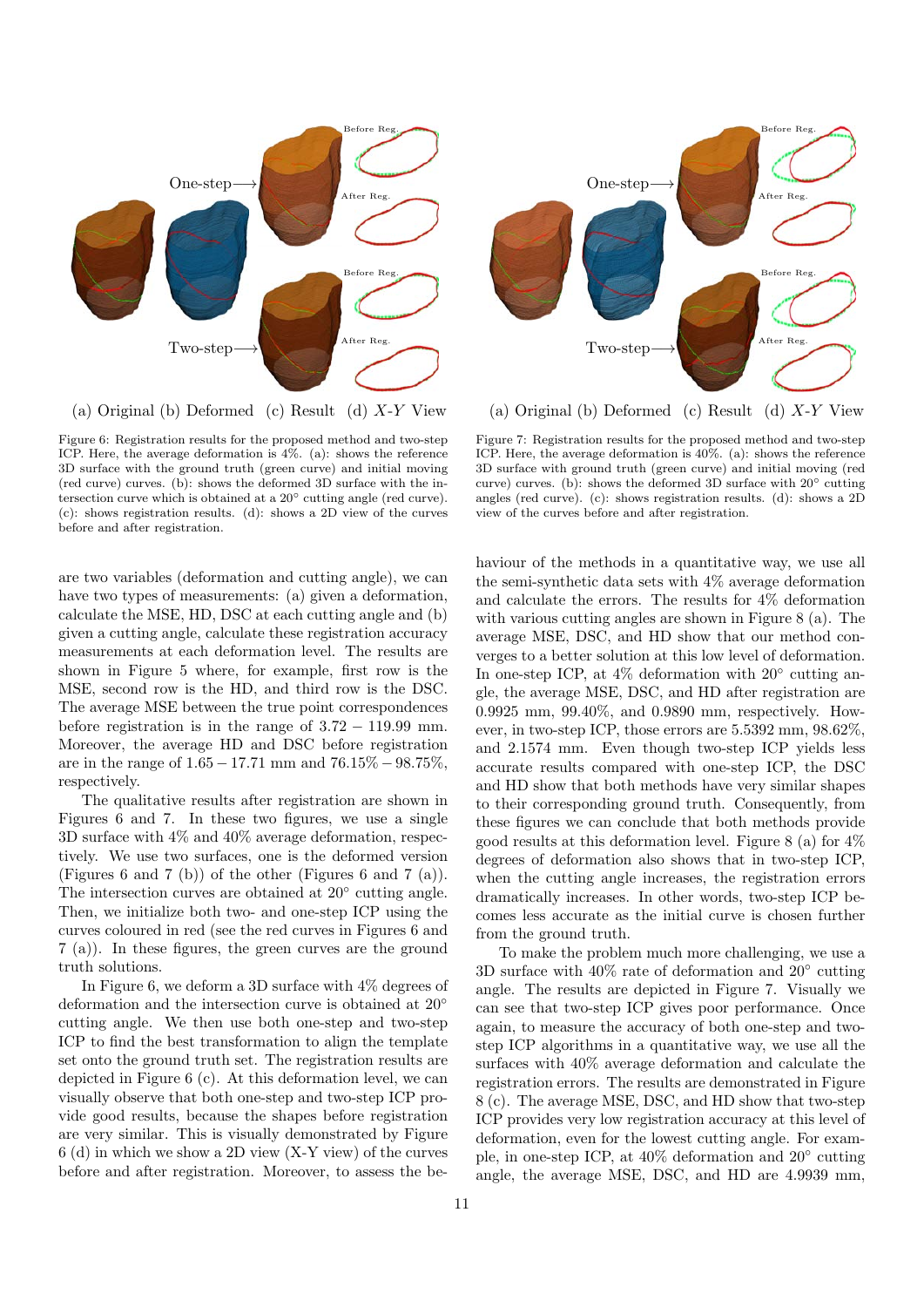

Figure 8: Comparison of the proposed method with two-step ICP on semi-synthetic data sets with respect to cutting angle (slant) and deformation. (a)-(c): shows the results for 4%, 20%, and 40% deformations with various cutting angles. (d)-(f): shows the results for 3 different intersection curves which are obtained at 0◦, 10◦ and 20◦ cutting angles with various deformation levels.

99.40%, and 2.4936 mm, respectively, whereas in two-step ICP, they are 69.5347 mm, 80.12%, and 14.1911 mm. Figure 8 (c) shows that two-step ICP fails at this level of deformation. However, our method still provides acceptable results, since the distance between the shapes (DSC and HD) after registration are not too high.

We also conduct various tests to check the registration accuracy of both methods with respect to various fixed cutting angles. The results are shown in Figures 8 (d)-(f). Figures 8 (d) shows that for 0◦ cutting angle, two-step ICP provides poor performance when the deformation level is higher than 32%. In this setting, the proposed method provides good performance. By increasing the cutting angle to 10◦ , we can see that two-step ICP dramatically lose accuracy, even for small deformation levels. This becomes more evident in  $20^\circ$  cutting angle (see Figures 8 (f)). Fig-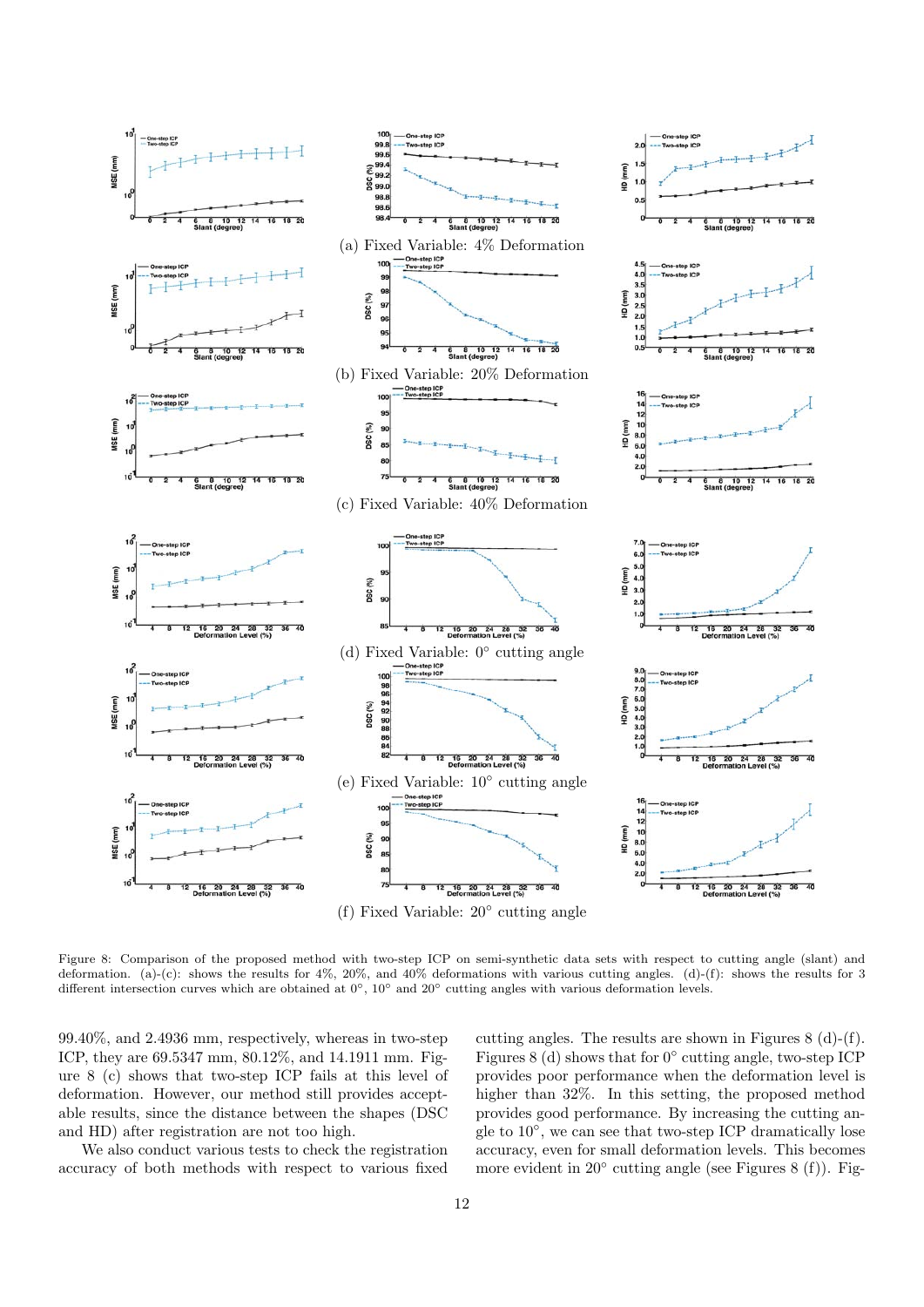

Figure 9: Various control points on semi-synthetic data sets with 20% rate of deformation. The moving curve is discretized into (a) 30, (b) 60, and (c) 110 points, while 10 points are randomly selected and used for measuring the TRE. The selected 10 points are not used in estimating the deformation.

ures 8 shows that our method gives higher results than are obtained with the two-step ICP.

In many cases, we observe that the warped intersection curves in one-step ICP are very close to the ground truth and that the method quickly converges to the optimum. In comparison, the warped intersection curves in two-step ICP frequently gets trapped in local minima and mainly fails. The main reason of this failure is because of large initial difference. In addition, we also found that the warped contour with high frequency bumps results in misplaced correspondences, and the registration process fails. For instance, Figure 7 is an extreme example of such cases. Two-step ICP finds wrong correspondences and fails to retrieve the correct solution. We observe that the high frequency bumps have a strong influence on the matching process. From Figures 7-8, we can deduce that one-step ICP is more stable and less sensitive to the initial solution. In other words, it shows that our method is more robust to the deformation and probe orientation.

As mentioned in Section 3.3.1, a total of 100 point correspondences are required on the boundary of segmented organs for a smooth deformation. Therefore, to validate the number of boundary points, several experiments are performed with less than equal 100 boundary points. Figure 9 shows the qualitative registration results using the proposed method and two-step ICP with different sets of control points for semi-synthetic data sets with 20% rate of deformation. The TRE is used as a qualitative test as it allows to examine the smoothness of the estimated deformations between corresponding points and also to validate both methods against several numbers of control points. The first experiment is done with only 30 points on the boundary points, where 10 points are randomly selected and used for measuring the TRE. The registration using 20 control points results in distorted deformations of the organs and this can be seen in Figure 9 (a). The following experiment is done increasing the number of boundary points from 20 to 50. Figure 9 (b) shows that using the proposed method, 50 boundary points provide smoother deformation fields, but the curves cannot be fitted properly. However, two-step ICP still gives very low registra-

tion accuracy. Finally an experiment is performed using 100 boundary points. The results are shown in Figure 9 (c). It is clearly found from this figure that both methods provide smooth deformation fields. The analysis of TRE in Figure 9 (c) shows a  $6 - 12$  times improvement in the mean TRE for the proposed method than two-step ICP.

The average times required for the proposed method is  $153.82 \text{ sec} \pm 11.74$  and it is roughly four times higher  $(603.95 \text{ sec} \pm 49.13)$  for two-step ICP considering 100 control points being used. In two-step ICP, establishing point correspondences is the most time consuming step of the algorithm due to its quadratic complexity  $(O(n^2))$ . In the proposed method, the closest point complexity has been reduced with the use of distance transform. Therefore, the computation time of the proposed algorithm does not highly depend on the number of control points.

# 3.4. Tests on Real Patient Data

Data from real patients with small implants are used to validate our methodology of combining TVUS with MR and to compare our method against two-step ICP. In these experiments, small implants are just seen in TVUS. Therefore, 2D TVUS images are used to detect small endometrial implants and to segment the visible soft tissue organs whereas MR volumes are used to create a 3D geometric model of the corresponding organs. The soft tissue organs such as the bladder, uterus, ovary, and rectum as well as the implant in the TVUS slice and in the MR slices are segmented. Based on the available data and information, the initial solution  $\phi^0$  for both algorithms is chosen as follows: 1) the TVUS contour globally matches the middle MR slice and 2) the 2D version of the proposed method with  $\lambda = 0.8$  is used to locally register the TVUS contour to the middle MRI slice contour. To show how our method improves diagnosis, we use 10 different patients to localize small implants.

Figure 10 shows registration results for multiple surfaces. Figure 10 (a) shows the 2D TVUS slice. In this figure, the soft tissue organs (ovary and bladder) and the endometrial implant can be identified by red and yellow, respectively. Figure 10 (b) shows MR slices with slice thick-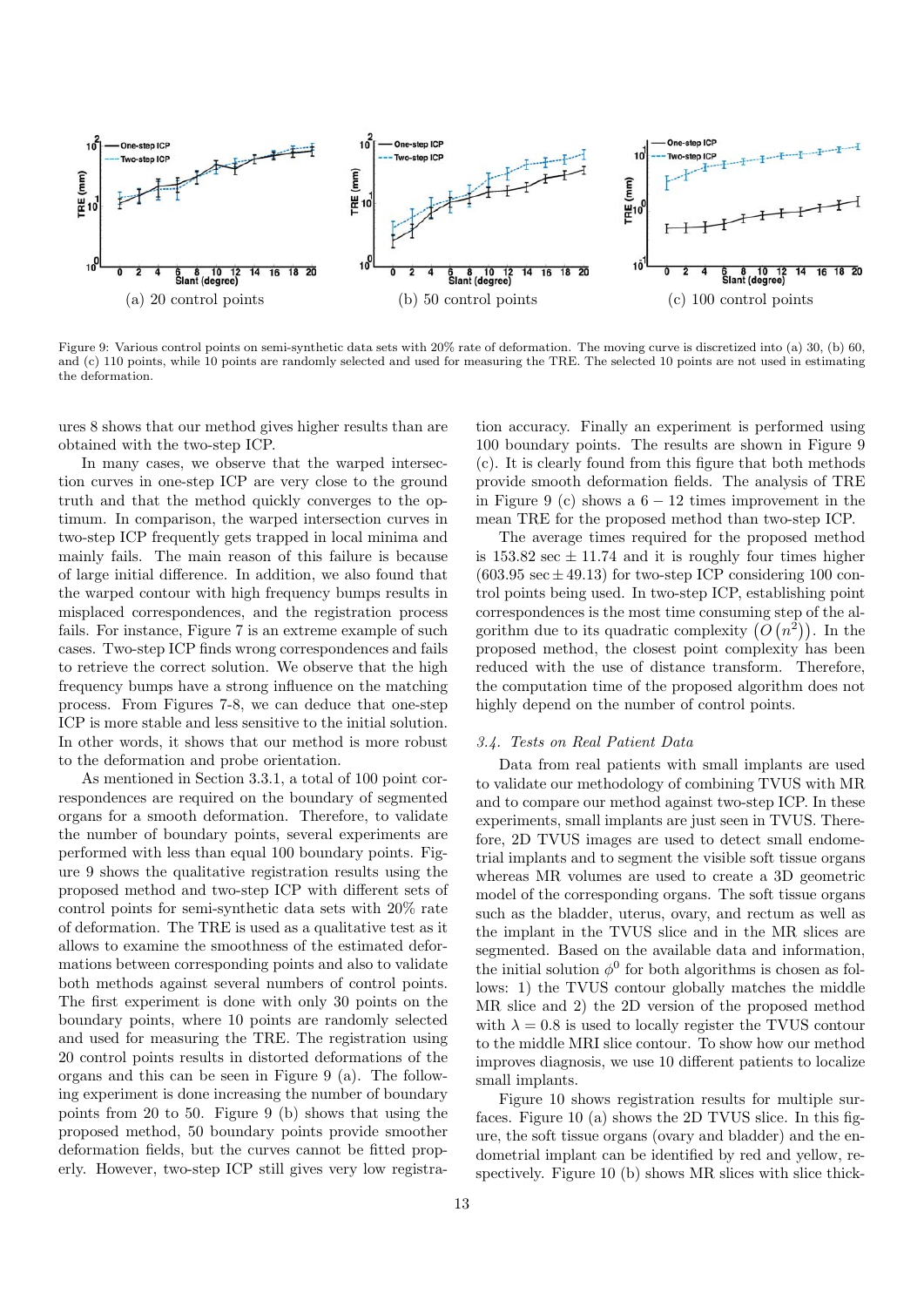

Figure 10: Registration example when using two surfaces. The input images are shown in first row, while the registration results are shown in next three rows for the proposed method (left) and two-step ICP (right). (a): a TVUS slice in which the bladder, ovary, and implant boundaries are depicted in red and yellow, respectively. (b): 3D ovary and bladder surfaces. (c) and (d): warped free-form surfaces. (e) and (f): overlap images where the middle belongs to the rendered MR image and the top and bottom belong to the TVUS image. (g) and (h): displacement vector fields. (i) and (j): location of the endometrial implant after registration on the MR surface.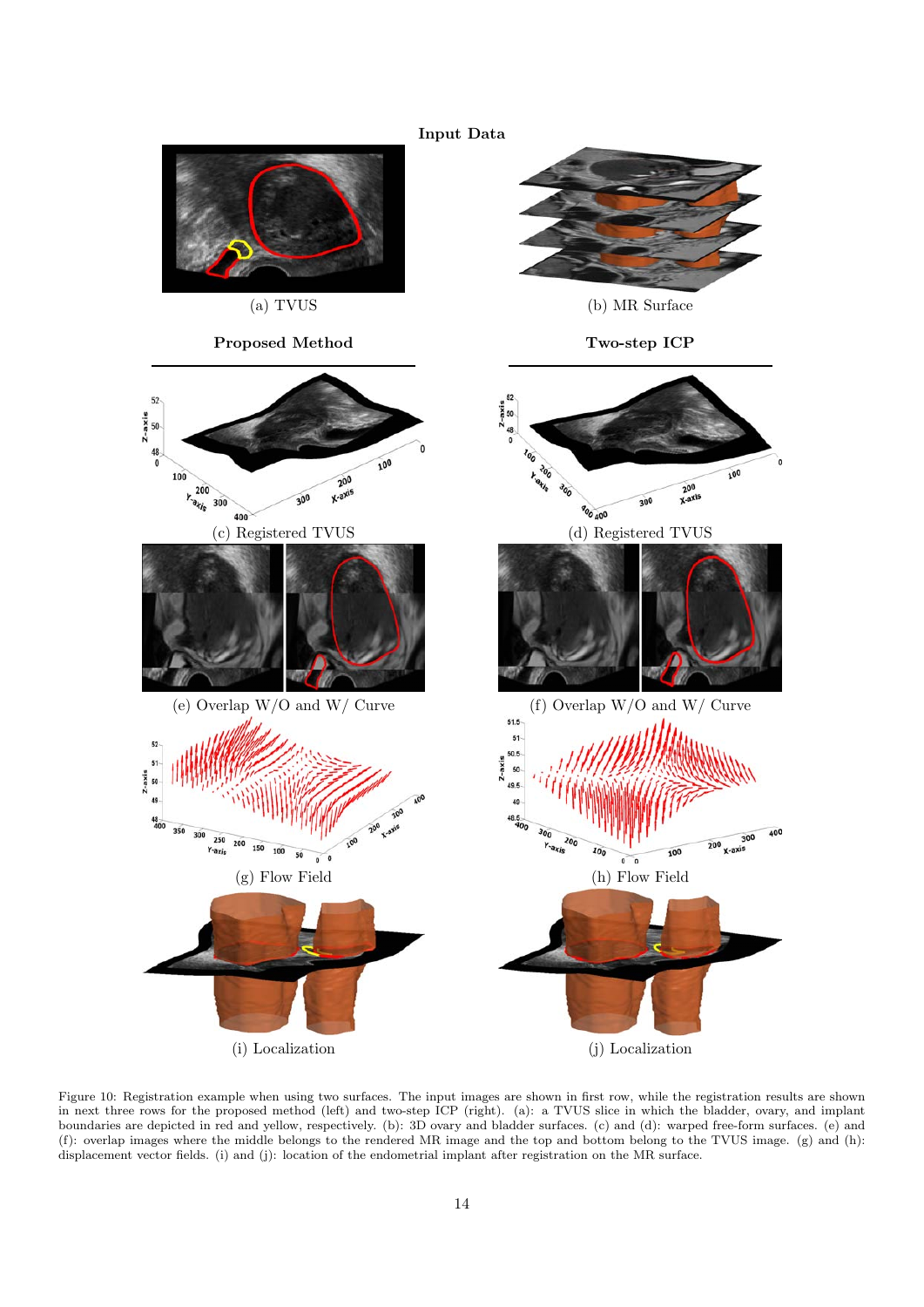

Figure 11: (a) Expert's evaluation of the proposed method according to a registration quality score: 5 (excellent), 1 (bad), and dash line for not rateable (patient 9). (b): the TVUS surface embedded on the MR for patient data 9, that cannot be evaluated by the expert.

ness of 5 mm. In this figure, the boundaries of the ovary and bladder are segmented from four MR slices and the 3D surfaces are reconstructed. We then use both one-step and two-step ICP to find the best transformation to embed the 2D TVUS slice onto the 3D MR surface. The registration results for the proposed method and two-step ICP are depicted in Figure 10 (c) and (d), respectively. Figure 10 (e) illustrates the overlap images where the middle belongs to the rendered MR image and the top and bottom belong to the TVUS image. The resulting displacement field (Figure 10  $(g)$  and  $(h)$ ) is used to map the endometrial implant shape onto the MR surface, see Figure 10 (i) and (j). The overlap image (Figure 10  $(f)$ ) visually indicates that the bladder cannot be aligned by two-step ICP which leads to a low registration accuracy and inaccurate localization. On the other hand, Figure 10 (e) shows that our method aligns both organs with high precision while it is generating smooth deformation field (Figure 10 (g)).

The accuracy of proposed method is also evaluated by a pelvic radiologist. A precise registration algorithm must accurately align all corresponding organs and pelvic anatomical structures across modalities. The expert uses these features to visually assess our registration method. We provide the following data to the expert: MR slices, 3D patient-specific organ model(s), TVUS planar image, embedded TVUS surface, rendered MR image, and embedded TVUS surface with 3D MR surface. We setup a registration quality score where 5 is excellent and 1 is bad. The expert evaluation is given in Figure 11 (a). The dash line means that the expert could not evaluate the results. Figure 11 (a) shows that our method mainly provides high registration accuracy, except for patient 9. From the expert's point of view, the registration results for patient 9 could not be evaluated since all organs (bladder and uterus) and pelvic anatomical structures (cervix and vaginal wall) in the TVUS surface were to be compared with 4 different MR slices (see Figure 11 (b)).

## 3.5. Discussion

The main advantages of TVUS-MR slice-to-volume registration over 2D/2D image registration are twofold.

First, this approach removes the assumption that the TVUS slice corresponds to a MR slice. In our context, it is important to discard this assumption, since the goal of endometriosis treatment is to resect the endometriosis without harming the surrounding healthy tissue. To achieve this goal, we need very accurate procedures in order to precisely localize endometriosis and enhance preoperative surgical planning. Slice-to-volume registration is then needed. As mentioned before, each slice of the MR volume can just depict the location of large tissues, and combination of all these slices can help the surgeons to visually reconstruct 3D structures of the patient's pelvic organs. However, such a reconstruction is prone to large error, since the pelvis has complex 3D structures. So a computer-aided reconstruction system must be used to accurately reconstruct 3D models of the patient's organs. This simply enhances the anatomy of this complex part of the body. Thus, the second advantage of slice-to-volume registration is that the surgeons do not need to deeply investigate each imaging modality, since all the necessary information needed to make an accurate preoperative surgical planning are provided as a new volumetric image which removes redundant information. This new image contains the patient-specific organ model from 3D MR volume as well as shape, size, location, depth of infiltration of the endometrial implants from 2D TVUS images. This new image is promising to ease the task of surgeons to make better decisions to avoid under- or over-cutting during surgery.

We evaluate the performance of the proposed method in comparison with two-step deformable ICP. The quantitative error measurements on semi-synthetic data sets provide an assessment of our algorithm in a simulated clinical context. To demonstrate the applicability in real applications, we also conduct tests on 10 real cases. Qualitative and quantitative tests on semi-synthetic data and clinical data sets clearly depict the accuracy of our method. Experimental error analysis show that our method remarkably reduce the error compare to two-step ICP. Experimentally, we see that the proposed algorithm has 45% higher registration accuracy on average than two-step ICP, from which we can conclude that our procedure is less sensitive to increment of deformation and slant and can provide reliable results in real conditions.

## 4. Conclusion and Future Work

We have proposed a new framework for deformable slice-to-volume registration to localize and characterize endometrial implants. Our method uses a variational onestep deformable ICP method that registers a set of 2D contours to a set of corresponding 3D surfaces. It computes a dense deformation field embedding the TVUS domain in the MR coordinate frame while establishing point correspondences automatically. In order to obtain point correspondences and nonlinear deformations, the method uses distance maps resulting from MR surfaces. To make our algorithm more stable, we use a least squares planar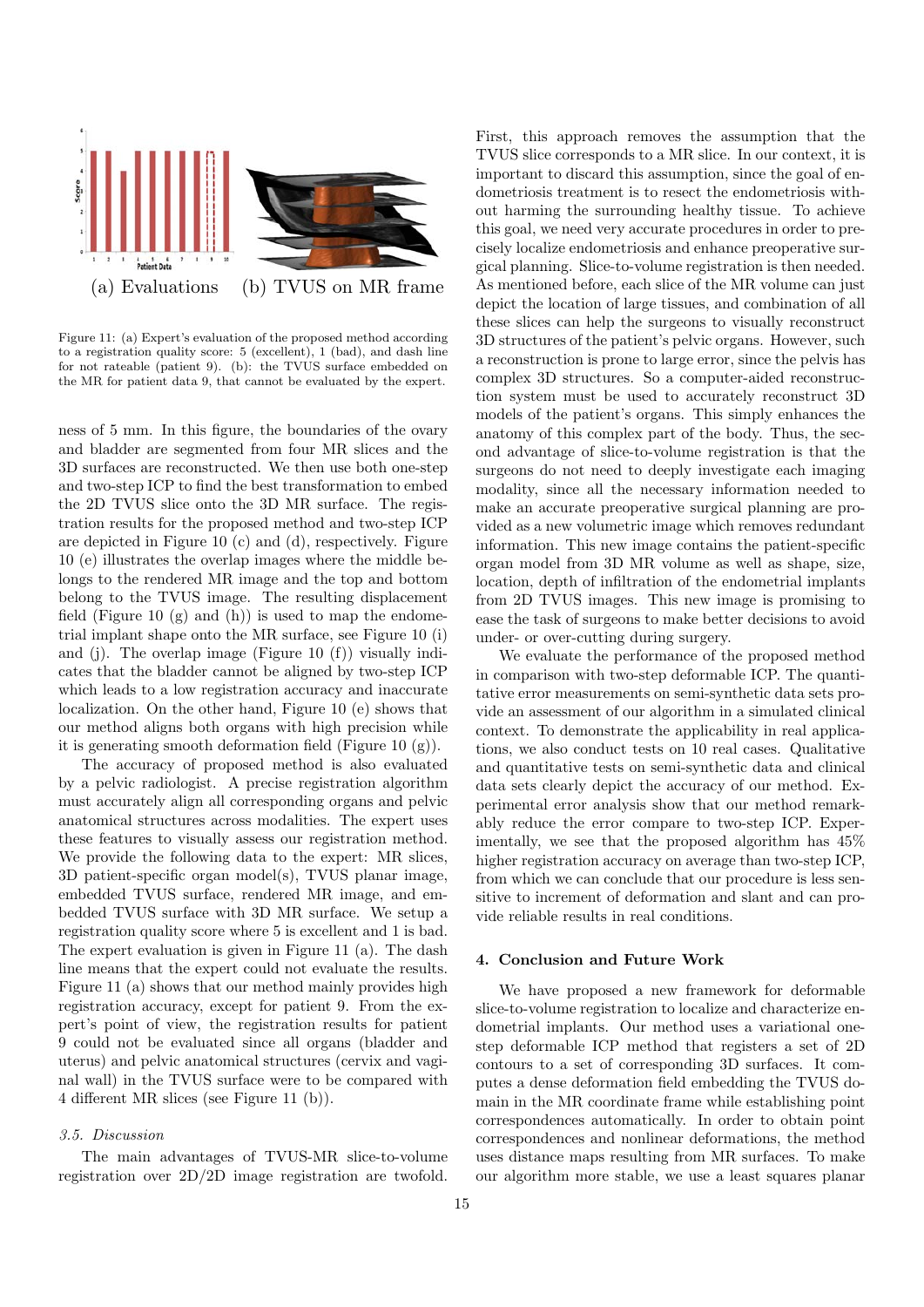constraint on the warped surface. Applying this strong constraint on the original TVUS surface improves convergence. We evaluate the proposed method's performance in comparison with two-step deformable ICP. The performances of the proposed method are tested by quantitative and qualitative measurements on semi-synthetic and real world data sets. The results obtained on semi-synthetic datasets concluded that the overall performance of the proposed method in terms of global and local registration accuracies are better compared to the two-step ICP algorithm, and thus could be feasibly applied for automatic localisation of endometriosis.

From a clinician's point of view, two related questions have not yet been answered. The first one is how much registering a 2D TVUS with a 3D MR can improve the surgery planning. The second one is what the influence is of mapping an endometrial implant into a 3D patientspecific organ model on the surgery. Therefore, we have yet to perform medical examinations to find out answers to these questions. To achieve this, some patients with symptomatic disease who underwent surgery must be selected in the study. Next, surgeons can investigate both MR and TVUS data, separately, and then make pre-operative surgical planning, in which the location of implants and resection lines must be clearly define on the MR images. Finally, the classical procedure of making surgical planning and our method must be compared to surgery results. In this manner, we may observe the accuracy of the surgical planning based on the classical procedure and ours.

## References

- [1] L. Chamie, R. Blasbalg, R. Pereira, G. Warmbrand, and P. Serafini, "Findings of Pelvic Endometriosis at Transvaginal US, MR Imaging, and Laproscopy," RadioGraphics, vol. 31, pp. 71– 100, 2011.
- [2] M. Mangler, N. Medrano, J. Bartley, S. Mechsner, D. Speiser, A. Schneider, and C. Kohler, "Value of Diagnostic Procedures in Rectovaginal Endometriosis," Australian and New Zealand Journal of Obstetrics and Gynaecology, vol. 53, pp. 389–394, 2013.
- [3] A. Bokor, "Semi-invasive Diagnosis of Endometriosis," Ph.D. dissertation, Semmelweis University, 2010.
- [4] S. Giusti, F. Forasassi, L. Bastiani, V. Cela, N. Pluchino, V. Ferrari, E. Fruzzetti, D. Caramella, and C. Bartolozzi, "Anatomical Localization of Deep Infiltrating Endometriosis: 3D MRI Reconstructions," Abdominal Imaging, vol. 37, 2012.
- [5] J. Modersitzki, Numerical Methods for Image Registration. Oxford University Press, 2004.
- [6] J. Modersitzki, Flexible Algorithms for Image Registration. SIAM, 2009.
- [7] A. A. Goshtasby, Image Registration Principles, Tools and Methods. Springer, 2012.
- [8] K. Rohr, "Elastic Registration of Multimodal Medical Images: A Survey," KI-K¨unstliche Intelligenz, vol. 3, pp. 11–17, 2000.
- [9] A. Sotiras, C. Davatzikos, and N. Paragios, "Deformable Medical Image Registration: A Survey," IEEE Transaction on Medical Imaging, vol. 32, pp. 1153–1190, 2013.
- [10] J. Mitra, Z. Kato, R. Marti, A. Oliver, , X. Llado, , D. Sidibe, S. Ghose, J. C. Vilanova, and F. Meriaudeau, "Prostate Multimodality Image Registration Based On B-Splines and Quadrature Local Energy," International Journal for Computer Assisted Radiology and Surgery, vol. 7, pp. 445–454, 2012.
- [11] J. Mitra, A. Oliver, R. Marti, X. Llado, and J. C. Vilanova, "Multimodal prostate registration using thin-plate splines from automatic correspondences," in Digital Image Computing: Techniques and Applications, 2010.
- [12] J. Mitra, Z. Kato, R. Marti, A. Oliver, , X. Llado, , D. Sidibe, S. Ghose, J. C. Vilanova, J. Comet, and F. Meriaudeau, "A Spline-Based Non-Linear Diffeomorphism for Multimodal Prostate Registration," Medical Image Analysis, vol. 16, pp. 1259–1279, 2012.
- [13] A. Yavariabdi, C. Samir, A. Bartoli, D. D. Ines, and N. Bourdel, "Contour-Based TVUS-MR Image Registration for Mapping Small Endometrial Implants," in Proc. of the Fifth on Computational and Clinical Applications in Abdominal Imaging at MICCAI, 2013.
- [14] M. D. Craene, A. du Bois d'Aische, and B. Macq, "Multimodal non-rigid registration using a stochastic gradient approximation," in In International Symposium Biomedical Imaging, 2004.
- [15] C. Reynier, J. Troccaz, P. Fourneret, A. Dusserre, C. Gayjeune, J. Descotes, M. Bolla, and J. Giraud, "MRI/TRUS Data Fusion for Prostate Brachytherapy. Preliminary Results," Medical Physics, vol. 31, pp. 1568–1575, 2004.
- [16] A. K. Singh, J. Kruecker, S. XU, N. Glossop, P. Guion, K. Ullman, P. L. Choyke, and B. J. Wood, "Initial clinical experience with real-time transrectal ultrasounography-magnetic resonance imaging fusion-guided prostate biopsy," British Journal of Urology International, pp. 841–854, 2008.
- [17] A. Roche, X. Pennec, G. Malandain, and N. Ayache, "Rigid registration of 3d ultrasound with mr images: A new approach combining intensity and gradient information," IEEE Transactions on Medical Imaging, vol. 20, pp. 1038–1049, 2001.
- [18] Y. Hu, H. U. Ahmed, Z. Taylor, C. Allem, M. Emberton, D. Hawkes, and D. Barratt, "Mr to ultrasound registration for image-guided prostate interventions," Medical Image Analysis, vol. 16, pp. 687–703, 2012.
- [19] C. Weon, W. H. Nam, D. Lee, J. Y. Lee, and J. B. Ra, "Position tracking of moving liver lesion based on real-time registration between 2d ultrasound and 3d preoperative images," Medical Physics, vol. 42, pp. 335–347, 2015.
- [20] V. Parthasarathy, C. Hatt, Z. Stankovic, A. Raval, and A. Jain, "Real-time 3d ultrasound guided interventional system for cardiac stem cell therapy with motion compensation," in In Proceedings of the Medical Image Computing and Computer-Assisted Intervention, 2011, pp. 283–290.
- [21] S. Xu, J. Kruecker, B. Turkbey, N. Glossop, A. K. Singh, P. Choyke, P. Pinto, and B. J. Wood, "Real-time mri-trus fusion for guidance of targeted prostate biopsies," Computer Aided Surgery, vol. 13, pp. 255–264, 2008.
- [22] B. Fuerst, W. Wein, M. Müller, and N. Navab, "Automatic ultrasound-mri registration for neurosurgery using the 2d and 3d lc<sup>2</sup> metric," Medical Image Analysis, vol. 18, pp. 1312–1319, 2014.
- [23] M. J. Powell, "The BOBYQA Algorithm for Bound Constrained Optimization without Derivatives," Cambridge Report, 2009.
- [24] A. Yavariabdi, "Mapping Endometrial Implants by Registering Transvaginal Ultrasound to Pelvic Magnetic Resonance Images," Ph.D. dissertation, Université d'Auvergne, 2014.
- [25] R. Szeliski and S. Lavallee, "Matching 3-D Anatomical Surfaces with Non-Rigid Deformations Using Octree-Splines," International Journal of Computer Vision, vol. 18, pp. 171–196, 1996.
- [26] A. Cosse, "Diffeomorphic Surface-Based Registration for MR-US Fusion in Prostate Brachytherapy," 2012, p. 903.
- [27] A. Yavariabdi, C. Samir, A. Bartoli, D. D. Ines, and N. Bourdel, "Mapping Endometrial Implants by 2D/2D Registration of TVUS to MR Images from Point Correspondences," in Proc. IEEE International Symposium on Biomedical Imaging, 2013.
- [28] M. Groher, D. Zikic, and N. Navab, "Deformable 2D-3D Registration of Vascular Structures in a One View Scenario," IEEE Transaction on Medical Imaging, vol. 28, pp. 847–860, 2009.
- [29] H. Livyatan, Z. Yaniv, and L. Joskowicz, "Gradient-Based 2D/3D Rigid Registration of Fluoroscopic X-Ray to CT," IEEE